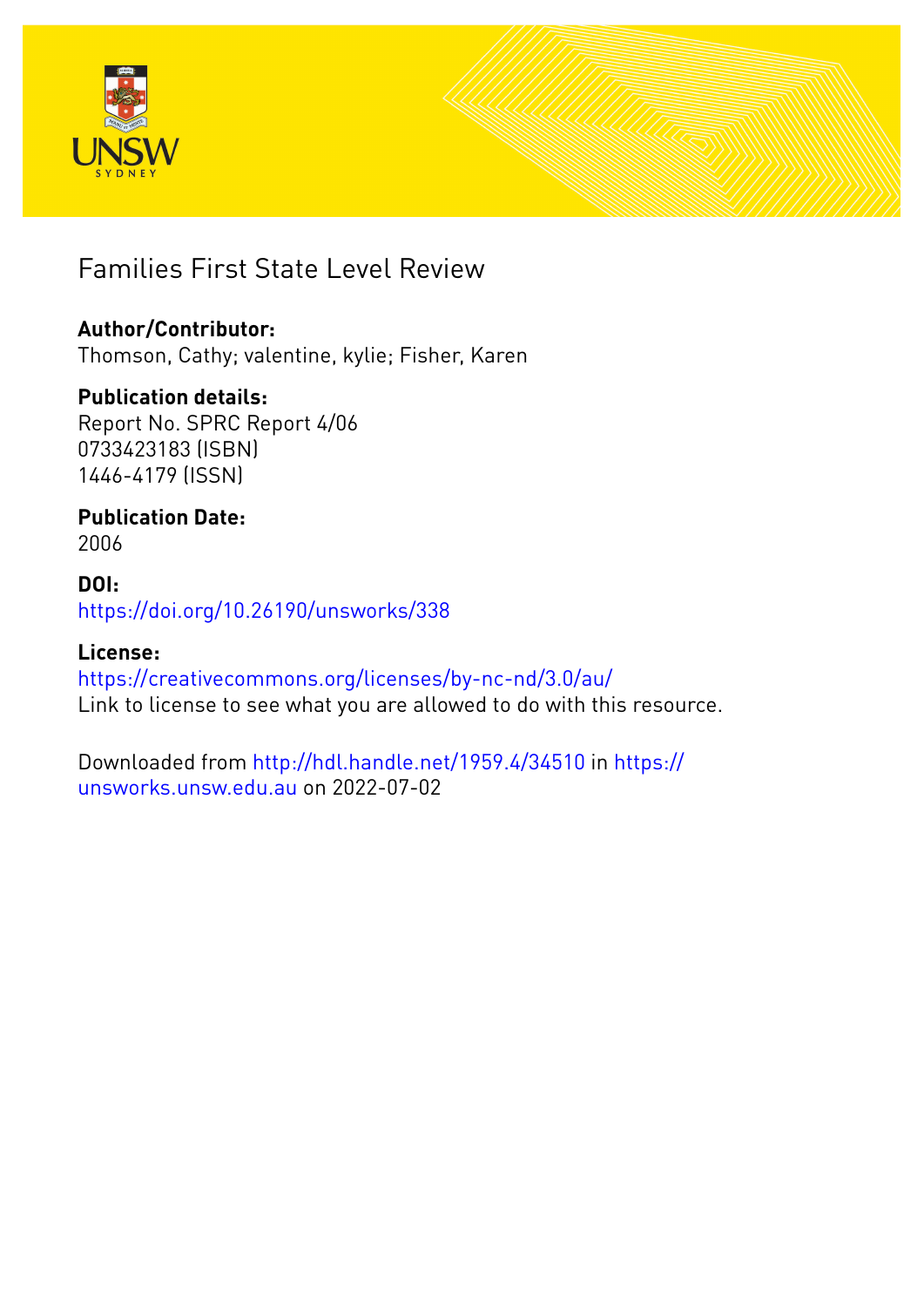# THE UNIVERSITY OF NEW SOUTH WALES



# **FAMILIES FIRST STATE LEVEL REVIEW**

# **FINAL REPORT**

# **For The Cabinet Office of NSW**

SPRC Report 4/06

**University of New South Wales Consortium** January 2006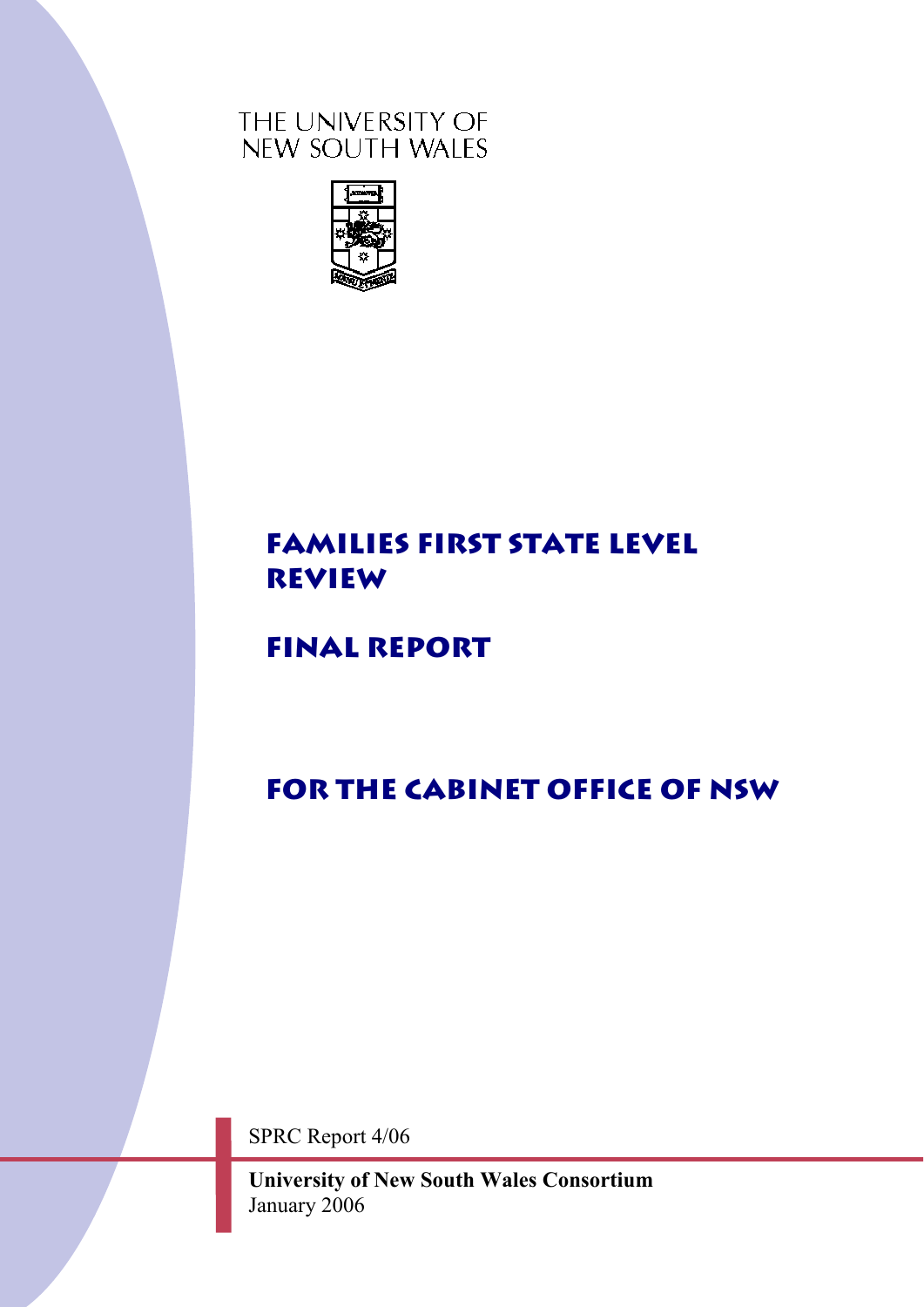For a full list of SPRC Publications see, www.sprc.unsw.edu.au or contact: Publications, SPRC, University of New South Wales, Sydney, NSW, 2052, Australia. Telephone: +61 (2) 9385 7800 Fax: +61 (2) 9385 7838 Email: sprc@unsw.edu.au

> ISSN 1446 4179 ISBN 0 7334 2318 3

> > March 2004

The views expressed in this publication do not represent any official position on the part of the Social Policy Research Centre, but the views of the individual authors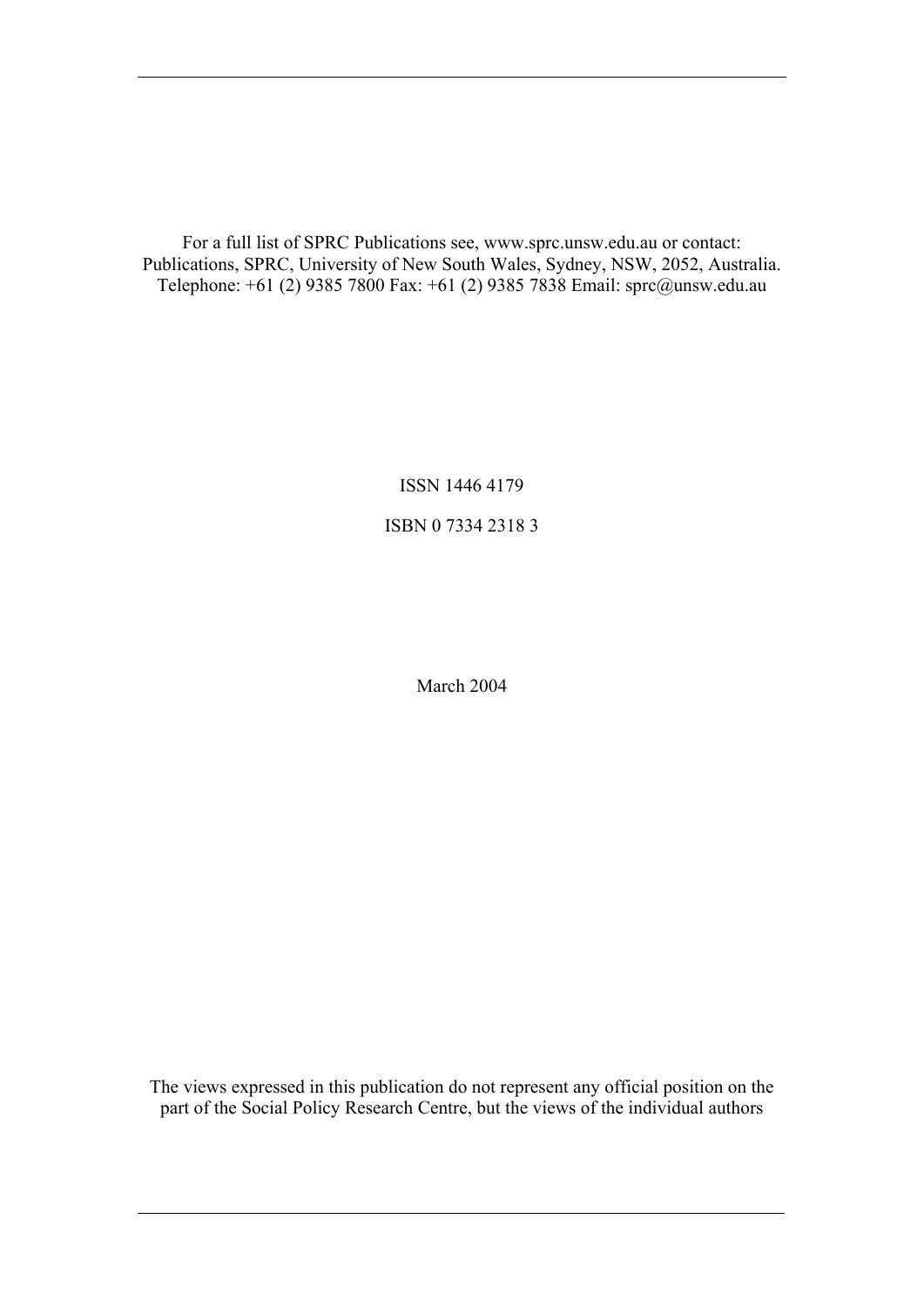# **UNSW Evaluation Consortium**

*Social Policy Research Centre*

Peter Saunders, Michael Bittman, Judy Cashmore, Karen Fisher, Cathy Thomson, kylie valentine, Sonia Hoffmann and Leonie Clement

*Centre for Health Equity Training, Research and Evaluation*  Elizabeth Harris, Lynn Kemp

*Centre for General Practice Integration Studies*  Gawaine Powell Davies

*School of Women's and Children's Health*  Richard Henry

*Early Childhood Education Program, University of New England*  Cynthia àBeckett

# **Authors**

Cathy Thomson, kylie valentine and Karen Fisher

# **Contacts for Follow up to this Report**

Karen Fisher ph 02 9385 7800, fax 02 9385 7838, email karen.fisher@unsw.edu.au

Cathy Thomson 02 9385 7800, fax 02 9385 7838, email CM.Thomson@unsw.edu.au

# **Acknowledgements**

We would like to thank all the participants in the State level review fieldwork for their time and effort devoted to the project including, the Directors General of the Human Services, members of the Statewide Advisory Group and the HOG.

We would also like to acknowledge the contribution of the members of The Cabinet Office and the Families First Project Leaders for their participation in the fieldwork and their ongoing support and advice.

The project was supported by the UNSW Evaluation Consortium members, who provided information and feedback on draft data collection instruments and reports.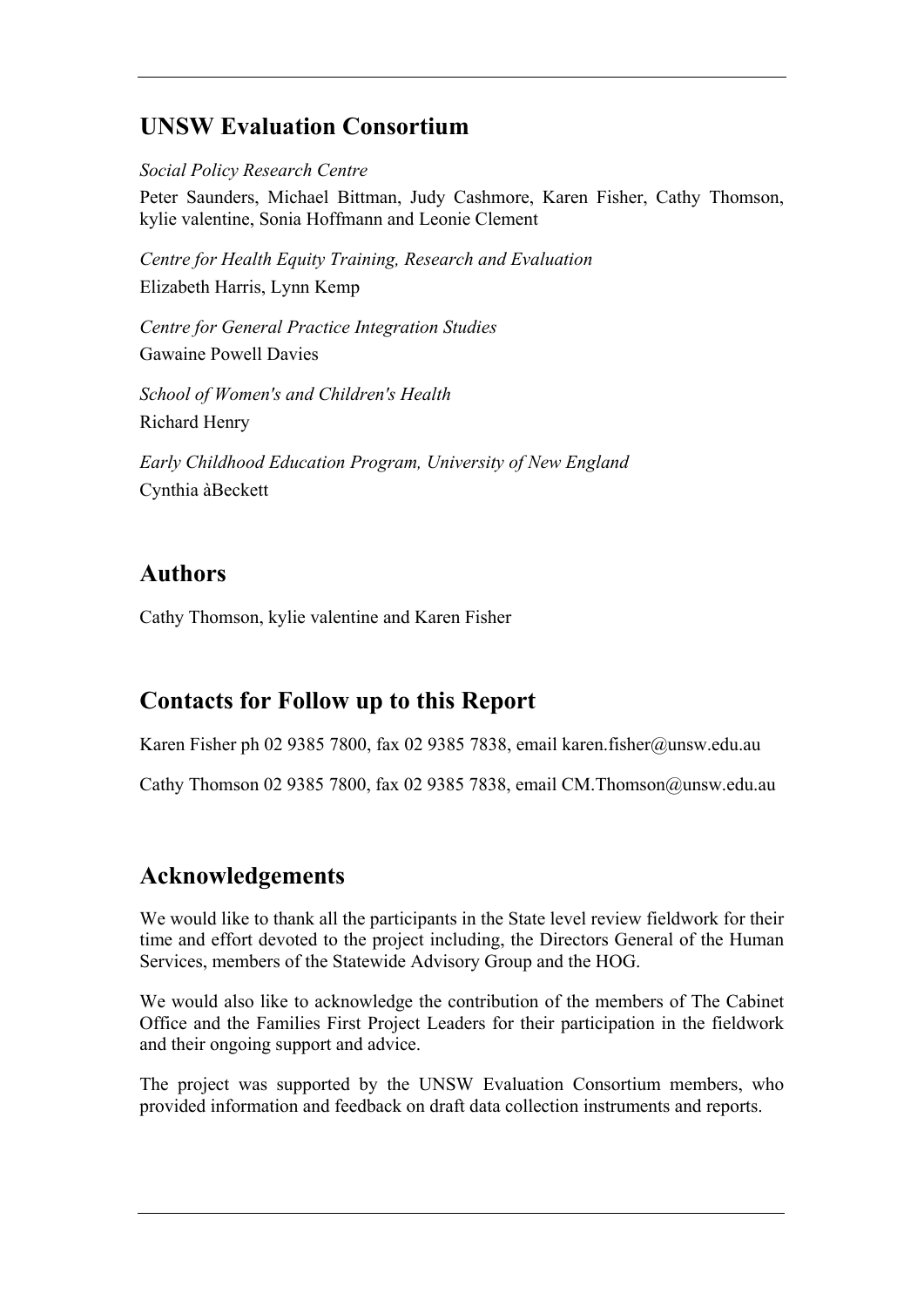# **Contents**

|                | 11  |           |  |  |  |
|----------------|-----|-----------|--|--|--|
|                | 12  |           |  |  |  |
|                | 1.3 |           |  |  |  |
|                | 1.4 |           |  |  |  |
| $\mathfrak{D}$ |     | Findings. |  |  |  |
|                | 2.1 |           |  |  |  |
|                | 22  |           |  |  |  |
|                | 2.3 |           |  |  |  |
|                | 2.4 |           |  |  |  |
|                | 2.5 |           |  |  |  |
| 3              |     |           |  |  |  |
|                | 3.1 |           |  |  |  |
|                | 3.2 |           |  |  |  |
|                | 33  |           |  |  |  |
|                | 3.4 |           |  |  |  |
|                | 3.5 |           |  |  |  |
|                | 3.6 |           |  |  |  |
|                |     |           |  |  |  |
| 21             |     |           |  |  |  |

# **List of Figures**

| Figure A.2: Conceptual Approach to the Analysis - Goal-outcomes Model 19 |  |
|--------------------------------------------------------------------------|--|

# **Abbreviations**

| <b>ATSI</b>  | Aboriginal and Torres Strait Islander          |
|--------------|------------------------------------------------|
| <b>CALD</b>  | Culturally and linguistically diverse          |
| <b>DADHC</b> | Department of Ageing, Disability and Home Care |
| <b>DET</b>   | Department of Education and Training           |
| DG           | Director-General                               |
| <b>DoCS</b>  | Department of Community Services               |
| <b>FOA</b>   | Fields of activity                             |
| Health       | NSW Health                                     |
| <b>HOG</b>   | Head Office Group                              |
| Housing      | Department of Housing                          |
| LGA          | Local Government Area                          |
| NGO          | Non-government organisation                    |
| <b>SAG</b>   | <b>Statewide Advisory Group</b>                |
| <b>TCO</b>   | The Cabinet Office                             |
| <b>UNSW</b>  | University of New South Wales                  |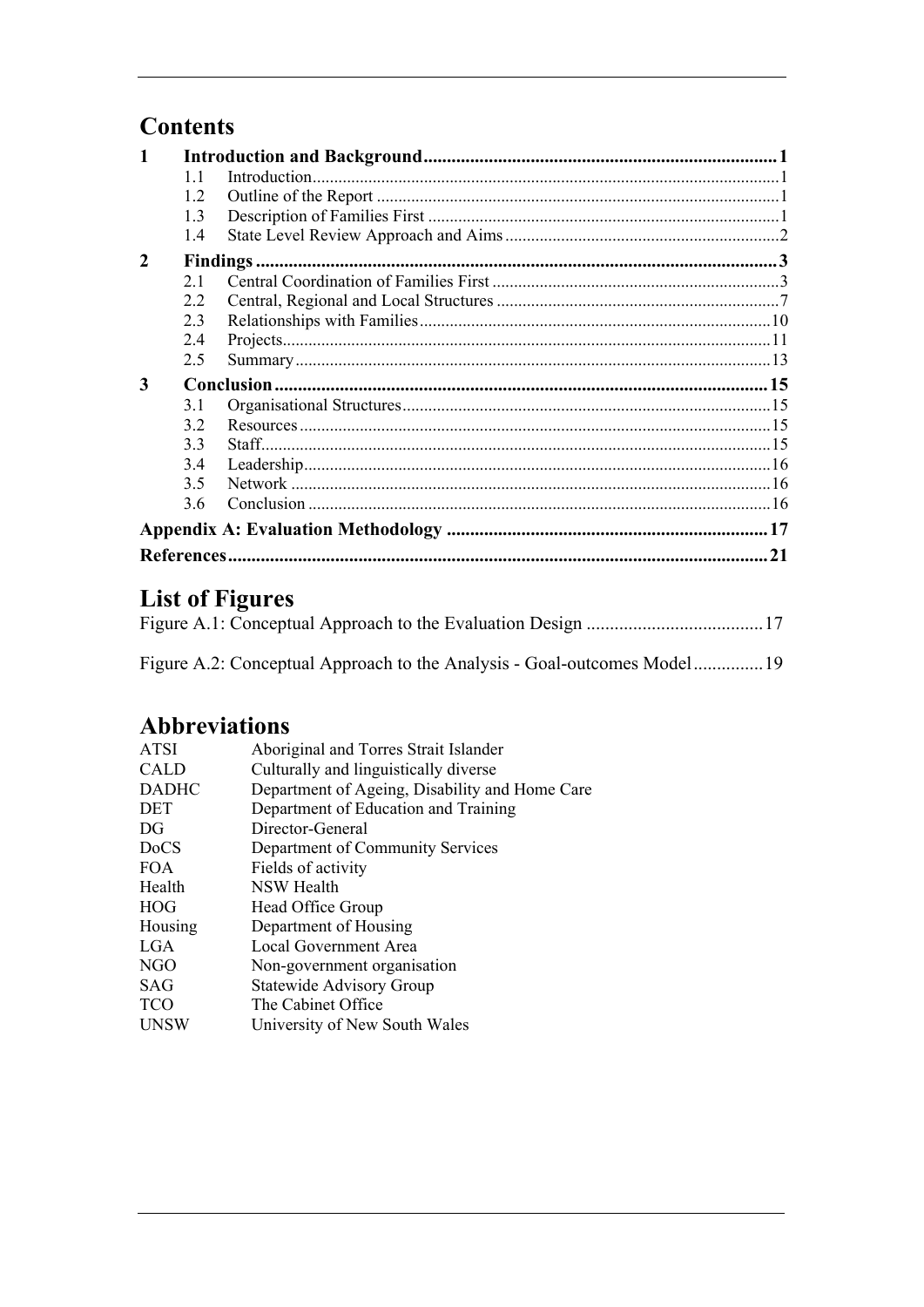#### **UNSW Consortium Families First Evaluation Activities**

This report is one in a series of seven undertaken by the UNSW Evaluation Consortium for The Cabinet Office as part of the evaluation of Families First.

The Cabinet Office's evaluation strategy considers whether Families First has been effective in supporting families and communities in NSW to care for children using an early intervention approach and in developing a coordinated, interagency approach to service planning and delivery (TCO, 2002:3)

The UNSW reports include the Outcomes Evaluation Framework and Area Review components of the evaluation strategy. Other activities include local area evaluations, as determined by the Regional Officers Group and program evaluation of the Families First funded projects.

| <b>Families First Report</b>                | Key focus                                                                                                                                                                                                     |  |  |  |
|---------------------------------------------|---------------------------------------------------------------------------------------------------------------------------------------------------------------------------------------------------------------|--|--|--|
| <b>Outcomes Evaluation</b><br>Framework     | Population outcomes measures at State and Families First<br>Area levels using medium to long-term indicators designed<br>to measure the health and wellbeing of children, families<br>and communities in NSW. |  |  |  |
| Area Review<br>Methodology                  | A detailed outline of the methodology of the Area Reviews<br>that focus on the statewide development and<br>implementation of Families First.                                                                 |  |  |  |
| Area Review<br>South West Sydney            | Description and lessons learnt from the experiences of the<br>first metropolitan Area where Families First was<br>implemented.                                                                                |  |  |  |
| Area Review<br>Orana Far West               | Lessons learnt from the experiences of a rural and remote<br>Area with a high level of need in the middle stages of<br>implementation.                                                                        |  |  |  |
| Area Review<br>Illawarra                    | Lessons learnt from the experiences of a regional Families<br>First Area in moderate need for which the rollout was most<br>recent.                                                                           |  |  |  |
| <b>State Level Review</b>                   | Review of the state level strategic policy implementation of<br><b>Families First.</b>                                                                                                                        |  |  |  |
| Area Reviews Final<br><b>Summary Report</b> | Summary of the lessons learnt from the Area Reviews.                                                                                                                                                          |  |  |  |

Summaries of these reports and discussion papers will be available online at www.sprc.unsw.edu.au.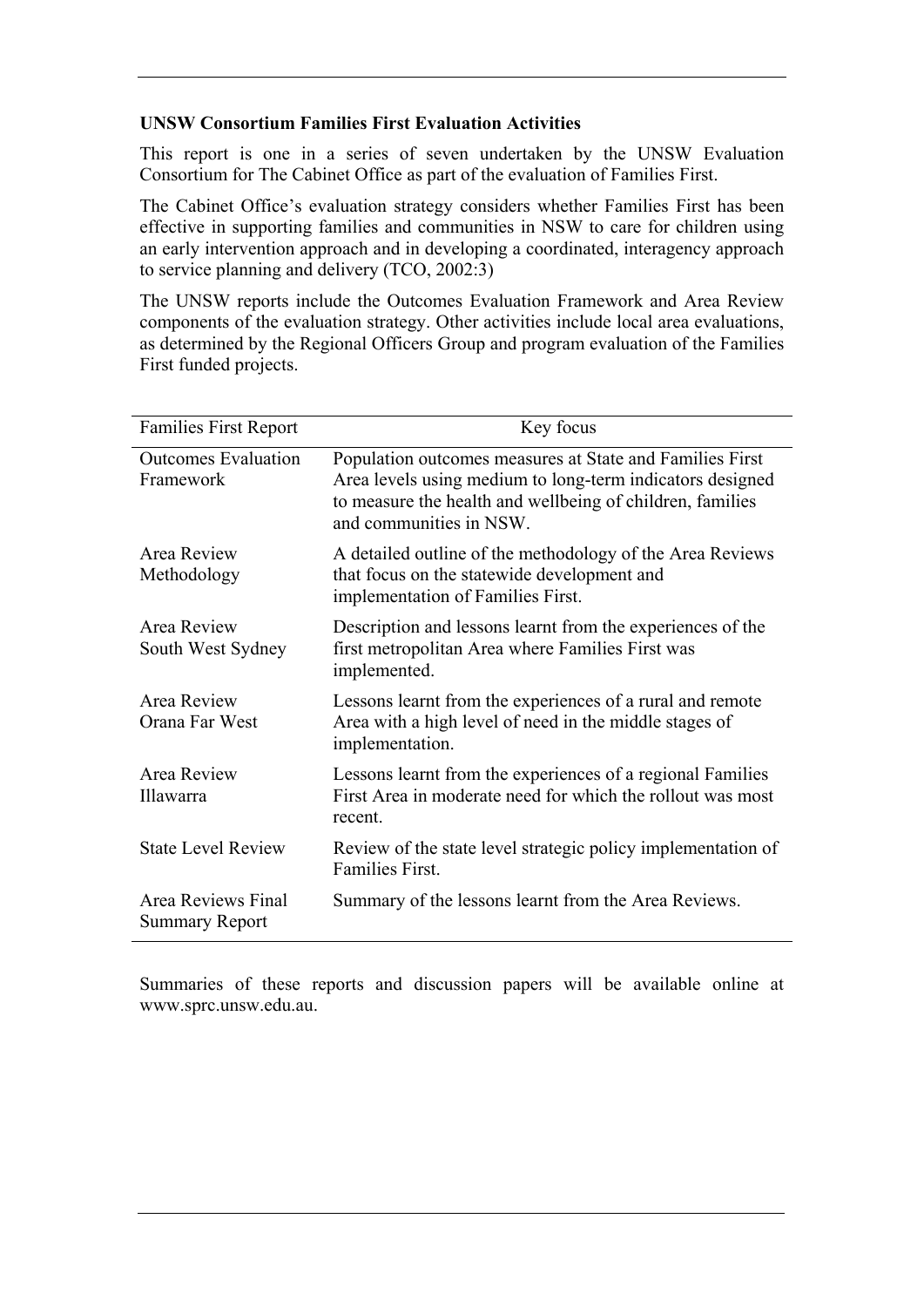# <span id="page-6-0"></span>**1 Introduction and Background**

### **1.1 Introduction**

Families First was introduced in New South Wales in 1998. It is a government strategy that aims to increase the effectiveness of the early intervention services to support families and communities to care for their children. The broad aim of Families First is to develop a coordinated network of services to identify children and families who require further assistance and link them to appropriate support early, before problems become entrenched.

The University of New South Wales (UNSW) Evaluation Consortium was commissioned by The Cabinet Office (TCO) in NSW to conduct the Area Reviews of Families First. The Consortium consists of academics and representatives of a number of research centres and universities. The Social Policy Research Centre, UNSW manages the Consortium.

### **1.2 Outline of the Report**

The State Level Review is one component of the Area Reviews of Families First. Other components include the Area Reviews of South West Sydney, Orana Far West and Illawarra. This report presents the main findings and lessons learnt from the State Level Review. The first section begins with a brief outline of the background to Families First and its aims and objectives. Following this, the methodology used in the State Level Review is described. Section 2 details the key implementation issues emerging and their implications. The final section summarises the main lessons from the State Level Review.

### **1.3 Description of Families First**

Families First is concerned with the welfare of young children and the implications of early childhood experiences for long-term outcomes in health, education and social development in childhood and adult life. Using a prevention and early intervention approach, the program framework is based on developing regional linkages between specialised health, community welfare, educational and other services to ensure a coordinated approach to initial intervention, follow-up visits and other forms of support (O'Looney, 1993; Fine, 1997; Provan and Milward, 2001).

Since many future problems stem from influences in the child's environment, Families First is concerned with the factors affecting the biological and social development of children. Operationally, Families First contains a number of separate but interdependent elements. The strategy combines the elements of universal services and screening to targeted services, with an emphasis on service integration and networking, community outreach via services such as home visiting by early childhood nurses and volunteers and community development (Olds and Kitzman, 1993).

Families First seeks to improve the health and welfare of children aged from birth to eight years, by supporting parents and carers, so that they may grow to their full potential. There is a special focus on children aged between birth and three years, when development is rapid. Details about the strategy were described in a document from The Cabinet Office (2002).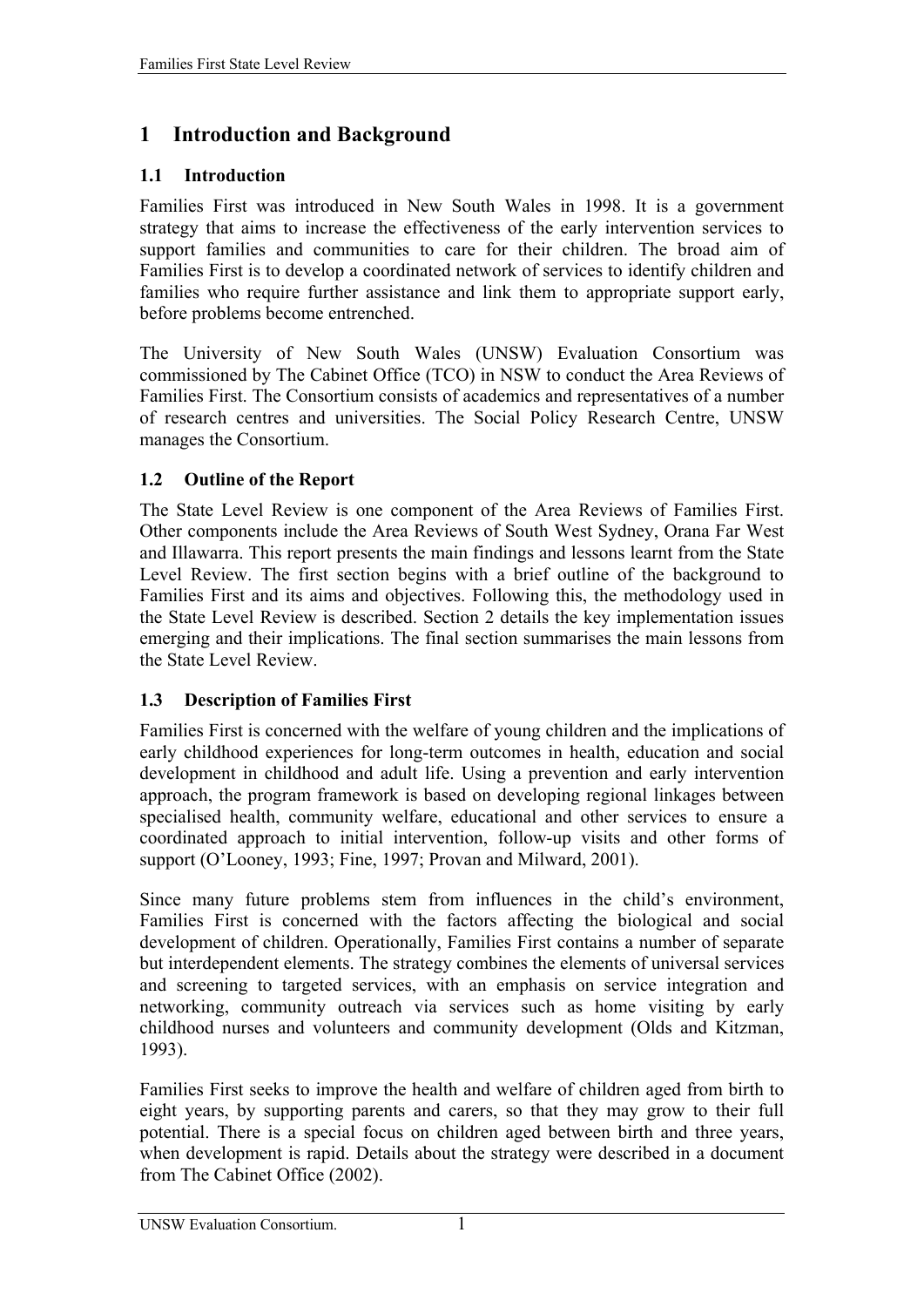<span id="page-7-0"></span>The Statewide policy framework of Families First focuses on four fields of activity (FOA), babies, children, families needing extra support and communities including:

- FOA 1 Supporting parents who are expecting or caring for a new baby
- FOA 2 Supporting families who are caring for infants or small children
- FOA 3 Supporting families who need extra support
- FOA 4 Strengthening the connection between families and communities

Enhancements to the service networks are to be achieved by:

- building on and broadening existing structures so that a wider range of needs may be met;
- changing the practices of some services; and
- coordinated service planning and the establishment of new services where gaps have been identified and which have been proven to work for families.

The purpose of the networks is to develop linkages to collaboratively support families at different stages as outlined above in the fields of activities.

#### **1.4 State Level Review Approach and Aims**

The Area Review is a type of formative or process evaluation, monitoring the extent to which services are delivered in the form envisaged by the agencies responsible for policy development. Where the results of the strategy are not those envisaged by the central authorities, the design, based on the principles of action research, seeks to inform current and future developments of Families First (Wadsworth,1993).

Multiple qualitative data collection techniques including documents reviews, telephone and face-to-face individual and group interviews were used in this component of the Area Review. The evaluation framework, conceptual approach and methodology for the State Level Review is outlined in more detail in Appendix A.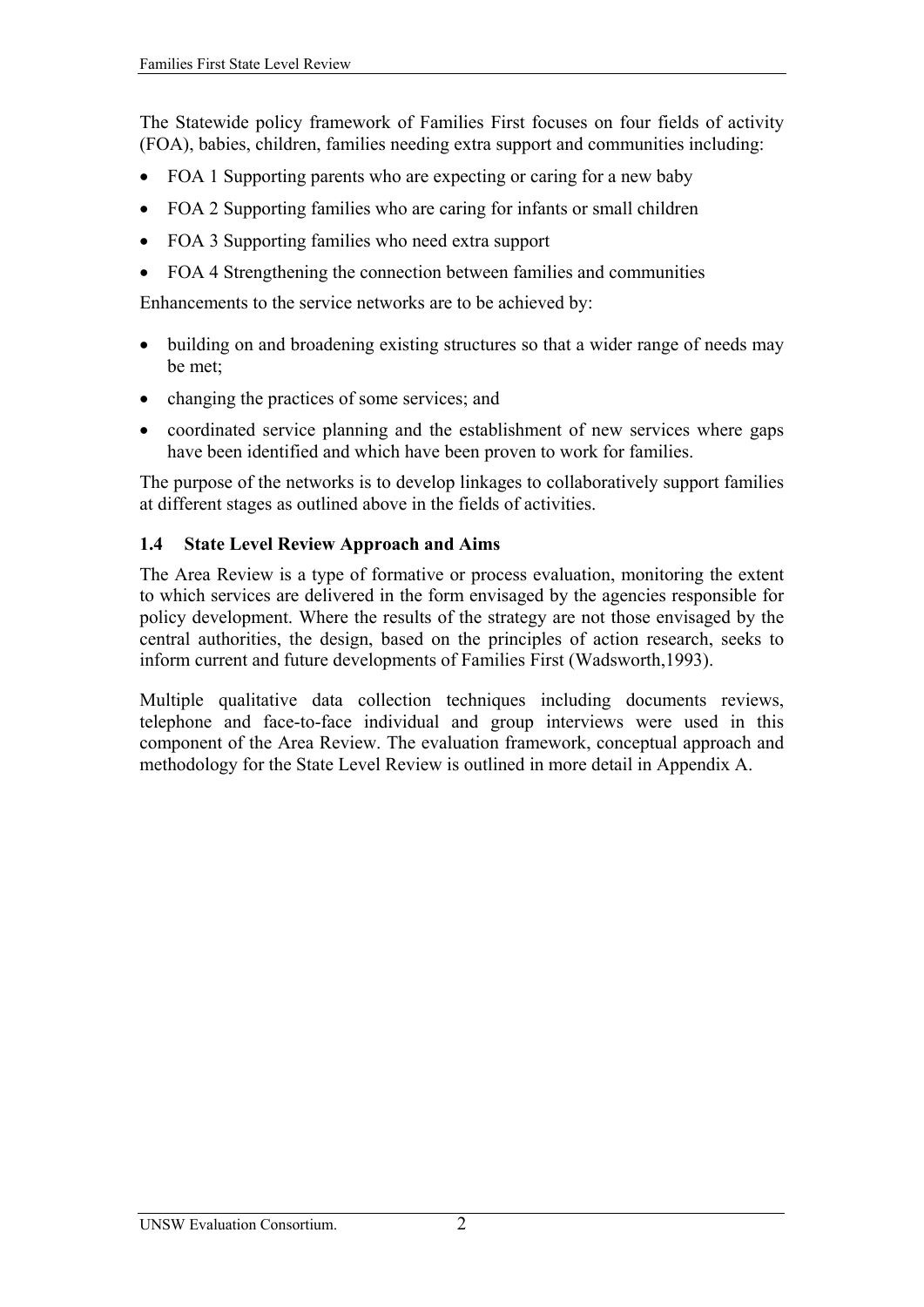# <span id="page-8-0"></span>**2 Findings**

This section outlines the key research findings from the Review based on analysis of the material gathered from the fieldwork. This analysis has been organised into key findings.

Although there is necessarily some overlap between them, these key findings fall into the following categories: Central Coordination; Central, Regional and Local Structures; Relationships with Families; and Projects.

## **2.1 Central Coordination of Families First**

The key findings concerned with the central coordination of Families First relate to early intervention research, the role of The Cabinet Office (TCO) as lead agency; and a cross-agency approach and differences.

## **Applying early intervention research**

Families First was credited throughout this and other Reviews as making the principles of early intervention and prevention visible across the human service agencies and elsewhere.

> I think it did a massive amount in terms of awareness-raising about the whole notion of prevention and early intervention and the need for that […] And a lot of the early promotion they did, like bringing people like Fraser Mustard out and talking like early brain development and how important that is, I think it was significant. (DADHC)

> I think a facilitator was clearly the way that The Cabinet Office brought along in terms of understanding the importance of early intervention so the Statewide Advisory Group really focused on its composition and as such it had a lot of credibility. So we had access to people like Victor Nossar who could actually talk about what it meant and who described the research and who had a lot of standing. (DoCS)

Exposure to the research and evidence base of Families First emerges throughout the interview data as an extremely important factor in the amount of engagement and support of Families First held by individuals. Review participants highlighted the role of TCO in leading Families First as important to these successes. At State level, in contrast to Areas, many of the Review participants have not only been told that research is behind Families First but also given carefully constructed and accessible information about the research.

Most participants privileged brain research when talking about the evidence behind Families First, although they also noted the importance of screening and referral to targeted services. Families First has emphasised at a strategic level the importance of universal, strengths-based service delivery. Participants welcomed the increased attention to targeted services planned for the near future as both a natural development and imperative if Families First is to make a difference to the lives of the most vulnerable families and communities.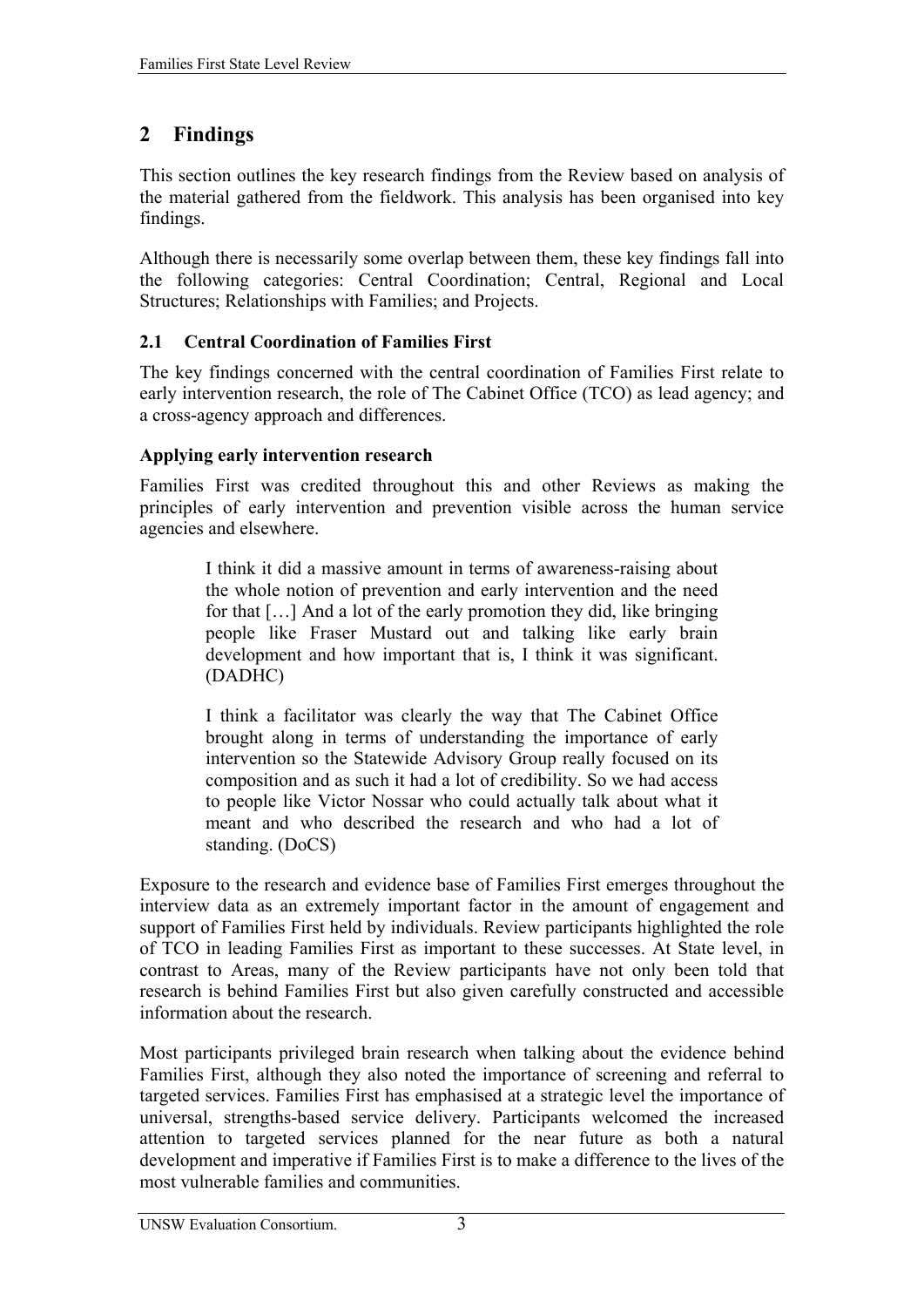### **TCO as lead agency**

TCO's role as the lead agency for Families First was described as significant by a large majority of participants. In a few cases, alternative structures of reporting and accountability were suggested as a means of ensuring fuller participation from Human Services Directors-General (DGs). However, strong support emerges from the interview data for TCO's position as a central agency. It has the authority of the Premier, a policy focus and neutrality with regards to service delivery. Similarly, participants saw TCO as providing a different framework from that usually used in the implementation of programs. They argued that this was critical to Families First's focus on changes to planning, practice and a strengths-based service system.

I think the strength lies in having a central agency like The Cabinet Office coordinating Families First as opposed to any one agency [...] taking the lead role. I think it provides a level of influence and coordination that may be more difficult to achieve by any one of the human services agencies. (DET)

You need somebody independent of the departments to actually bring them together. Historically that's been difficult to do. Cabinet Office has both the prestige and the history and capacity to bring departments together. (Health)

At the same time, it has been mooted that Families First is likely to relocate from TCO to DoCS. Participants expressed concerns about the future sustainability of Families First in part because of this possible relocation. Some participants nominated the relocation itself as a contribution to this uncertainty, and they specifically questioned the capacity of DoCS to manage Families First with a cross-agency approach.

Assessments about which agency should lead Families First are outside the scope of this review. Nevertheless, our research does indicate that if DoCS, with a role and profile very strongly associated with child protection, is the lead agency for Families First, perceptions about any emphasis on universal and non-stigmatising service delivery may be difficult to sustain. This difficulty is likely to be exacerbated if future service planning focuses more closely on families who need extra support.

#### **Cross-agency approach**

Participants supported the cross-agency approach of Families First and TCO's instrumental position in achieving this. They lauded the processes of interagency collaboration and the structures supporting cross-agency work. Some traditional tensions between departments have reportedly improved because of the Families First initiatives.

Participation in the Head Office Group (HOG) and Statewide Advisory Group (SAG) has achieved increased knowledge of and respect for the work of different agencies. Better personal relationships have been forged and increased opportunities for information exchange presented. Families First was described as probably 'the single most important mechanism for getting departments to work together' (Health). Another participant reported increased respect for the difficulties faced by other agencies: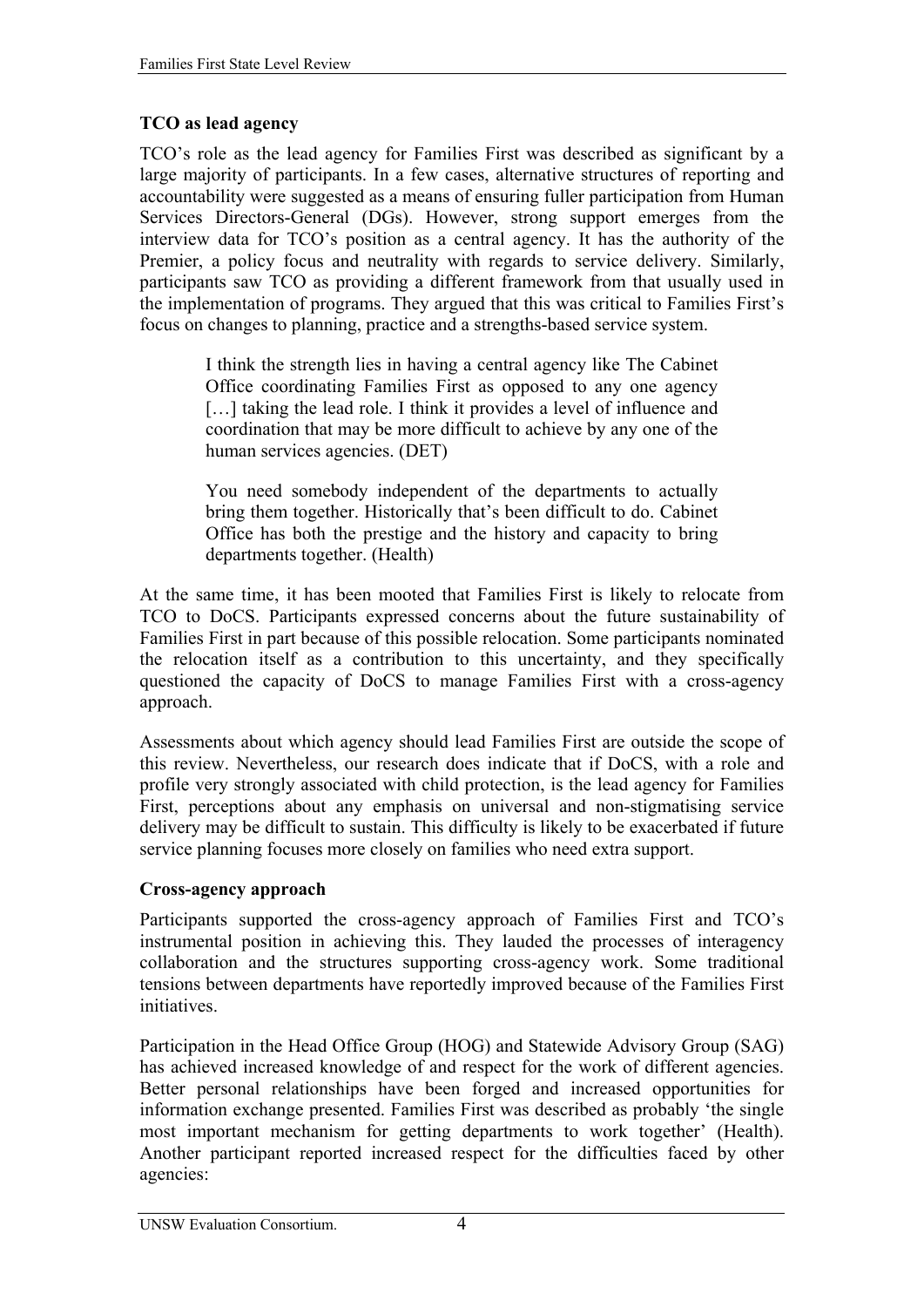I don't think I ever in the past stuck up for other agencies as I do now […] if someone says something about Health or DoCS [I'll say], "now do you know what else they're doing, this is what they're doing". (DET)

Changes in the way agencies view each other has accompanied increased respect for the work done by other agencies, and improved knowledge of the range of services offered across the service network. . A more holistic approach to service delivery was described. The chance to gain a better sense of regional projects and services across the service systems, which in turn allows for reducing duplication of services, was endorsed. While participants differed in their accounts of the degree to which relationships have changed between agencies at a central level, the majority reported that these changes have been significant and beneficial.

Participants noted often that traditional rivalries and tensions between Departments have been relieved by Families First. This was demonstrated in the enthusiasm with which people described the achievements of projects run by Departments other than their own. Representatives of Housing spoke in detail about the benefits brought by Schools as Community Centres, representatives of DoCS lauded health home visiting. However, some interdepartmental relationships still need improvement. While it is difficult to assess to what extent interdepartmental tensions are caused or exacerbated by differences in management practices, real or perceived competition for resources and departmental priorities, each of these have an impact. Equally, the relationships between Government Departments and other agencies providing support to families is in some cases difficult. Families First provides opportunities to better these. For example, the relationship between DET and children's services may be enhanced through the planned emphasis on transition to school in the next year.

These changes to relationships between agencies have also brought about changes within agencies. Participants attributed cultural changes in work practices to the impact of Families First. Improvements to some traditionally competitive relationships between agencies are evident. This point is illustrated in one comment that:

> agencies have started to see themselves as being more of a part of a network than, you know, this kind of competitiveness and territorialness that goes on from time to time. (Housing)

In summary, participation on these new management groups has improved specific interagency work and changes to work practices and culture. We found ambiguity around the extent to which this culture change has altered the work of individuals and individual agencies. There is also disagreement around how much individual agencies *should* change their practices.

An example of this was that participants expressed concern about recent enhancement money to DoCS. Some participants pointed to this as an opportunity for increased collaboration, if discussion about the uses to which it will be put is held between the five human services agencies. Some argued that the fact it was granted to DoCS is a lost opportunity for interdepartmental planning and programming. Assessments of these kinds of planning and budgeting decisions are beyond the scope of this Review. However, we think the presence of this disagreement and ambiguity around the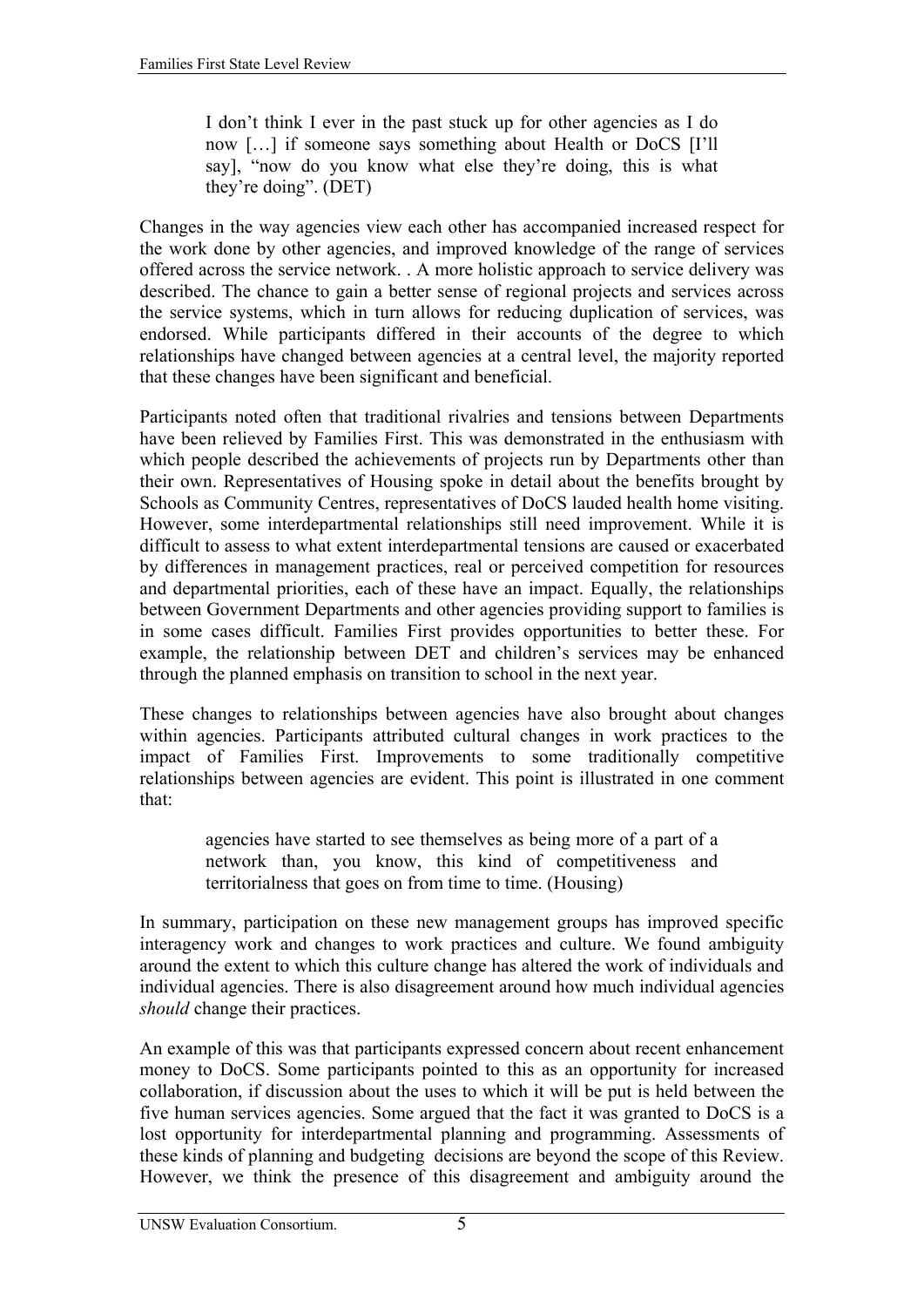enhancement money is itself significant, indicating uncertainty at the State level about the extent to which central groups like the HOG should collaborate in planning.

Cross-agency relationships between NGOs and Government agencies did not emerge as important at central level to the same degree that we found at regional and local levels. This is, at least in part, a function of Families First State level management. Peak bodies representing NGO family support services, such as Family Services Inc and the Council of Social Services of NSW (NCOSS), are not represented in these management groups and so did not participate in this Review. However, as we argued in the Area Reviews, the engagement of non-departmental stakeholders is critical to the successful implementation of Families First. The absence of children's services, family support workers and community development organisations in central management groups is likely to present a barrier to that engagement. Some participants did acknowledge that, in retrospect, engagement with the nongovernment sector prior to roll-out was insufficient.

### **Cross-agency differences**

While representatives from each of the agencies endorsed Families First aims and principles, they also emphasised differences in capacity to participate and the kinds of participation undertaken. Broadly, these differences can be seen in the fact that universal home visiting has been the responsibility of Health, with significant funding implications; that DoCS has been the budget holder and funder of Families First contracted services; and that DET is the lead agency for two service models that have raised Families First's profile statewide, Schools as Community Centres and Parents as Teachers.

Relative to the other three human services agencies, State level stakeholders reported the roles of DADHC and Housing were unclear. There are two reasons for this, to do with resources and portfolios. First, participants from DADHC and Housing emphasised that these agencies have received fewer resources than others, and have not been responsible for Families First funded project delivery. This has had an impact on the clarity of their roles and responsibilities.

Second, the portfolio responsibilities of these departments are also barriers to participation at a central level. Within the population for which DADHC is responsible, families and their children are a small group compared to older people and their carers. While Housing is not restricted to particular groups of people in this way, Families First principles and objectives have been most useful in community development projects targeted at individual, concentrated communities of public housing. Participants made the point that a great deal of Families First literature is targeted at people who work directly with children. In contrast, State level stakeholders rarely mentioned programs that aim to improve the safety and inclusiveness of communities.

The different levels of agency engagement with Families First is accentuated by the initial priorities of the strategy. For strategic reasons, much programming, funding and promotion has been around FOA 1 and 2. Programs to assist families who need extra support and to strengthen the connections between families and communities have received less attention than programs to assist families with infants and small children.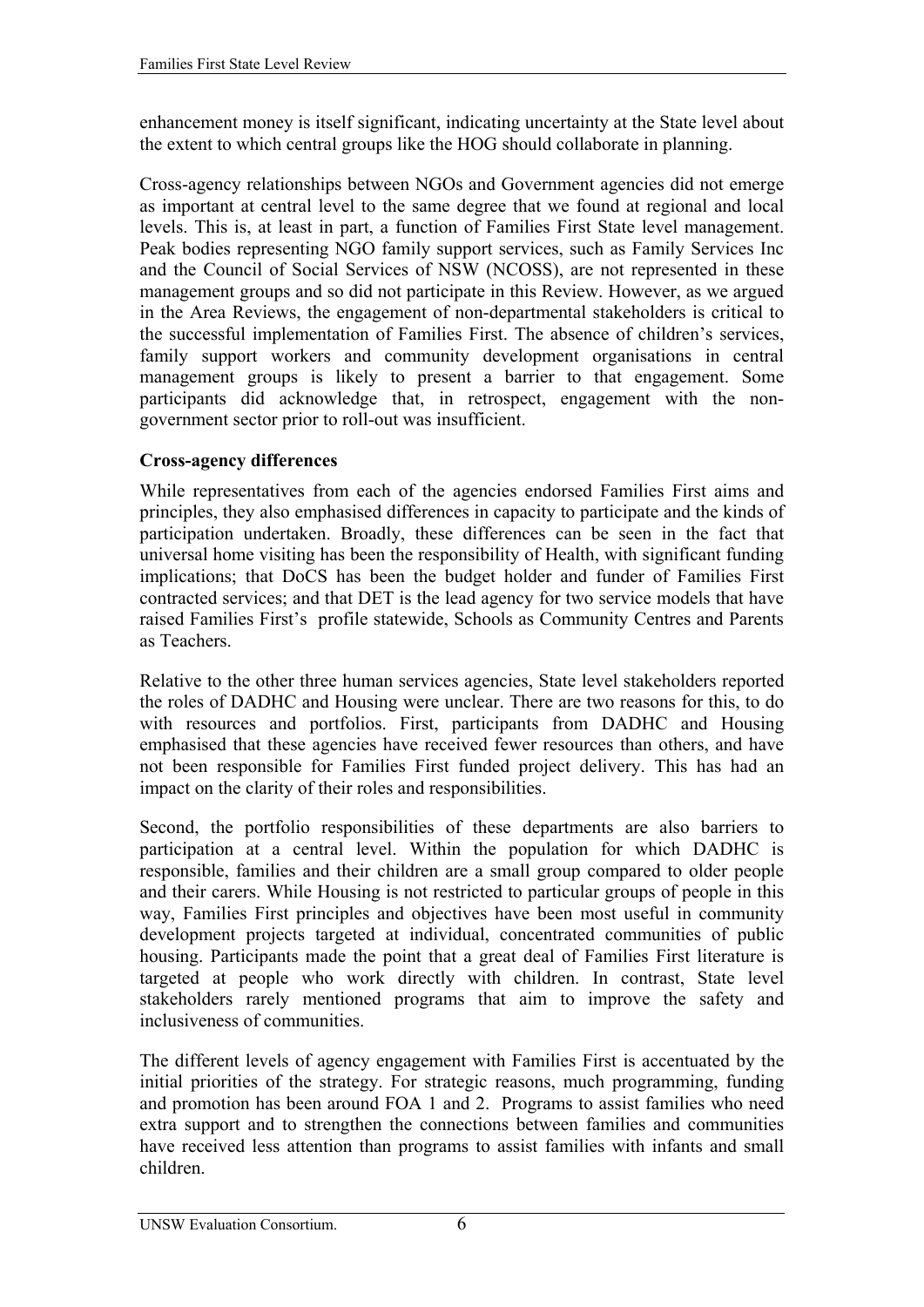<span id="page-12-0"></span>Families First emphasises the importance of social environment as well as biological factors affecting the development of children. This reflects an ecological approach to children and families, with an emphasis on the interaction of forces operating across the levels of the individual, family, community and society. t For this reason, it is important that each component of the policy framework, focussing on babies, children, families, communities and the service network (FOA  $1 - 4$ ), is given visibility.

The need for balance between universal and targeted service delivery, and the difficulties of achieving this balance, are evident throughout this and the other Reviews. Many participants welcomed the increased attention to FOA 3 planned for the next year, and agreed that DADHC and Housing are now better established within Families First structures.

### **Departmental priorities**

While interagency activities are clearly supported by stakeholders, balancing Families First with specific departmental priorities causes inevitable, if episodic, difficulties. In some departments Families First is not well integrated into operational work practices, and can be pushed to the background if there is disjunction between it and departmental priorities.

Many interview participants spoke about their own departmental programs and projects when discussing specific changes brought about by or coincident with Families First. There are probably a number of reasons for this. First, Families First built in part on departmental programs and policies, and from a departmental perspective these programs organise Families First, rather than the other way around.

Second, some agencies have been involved in other interdepartmental strategies, organised around shared funding arrangements. In contrast, Families First funded service models, such as Schools as Community Centres and Health home visiting, remain the responsibility of individual departments. The interagency planning of Families First risks being submerged under these departmental responsibilities. Third, the department managers viewed the structures and processes for cross-agency collaboration as initiated by, and largely the responsibility of, TCO.

Finally, as we found in each of the individual Area Reviews, Families First is visible to government departments and others because of its funded programs. Principles such as early intervention and interagency collaboration are much more well known at the State than Area level. Many participants were enthusiastic about the impact of these principles. Nevertheless, while these principles were discussed extensively in general terms, specific discussion of changes is often around programs for which individual departments have responsibility.

## **2.2 Central, Regional and Local Structures**

The key findings about the hierarchical relationships of Families First relate to management structures and processes; communication; and balancing regional decision-making and autonomy with centrally managed, statewide direction.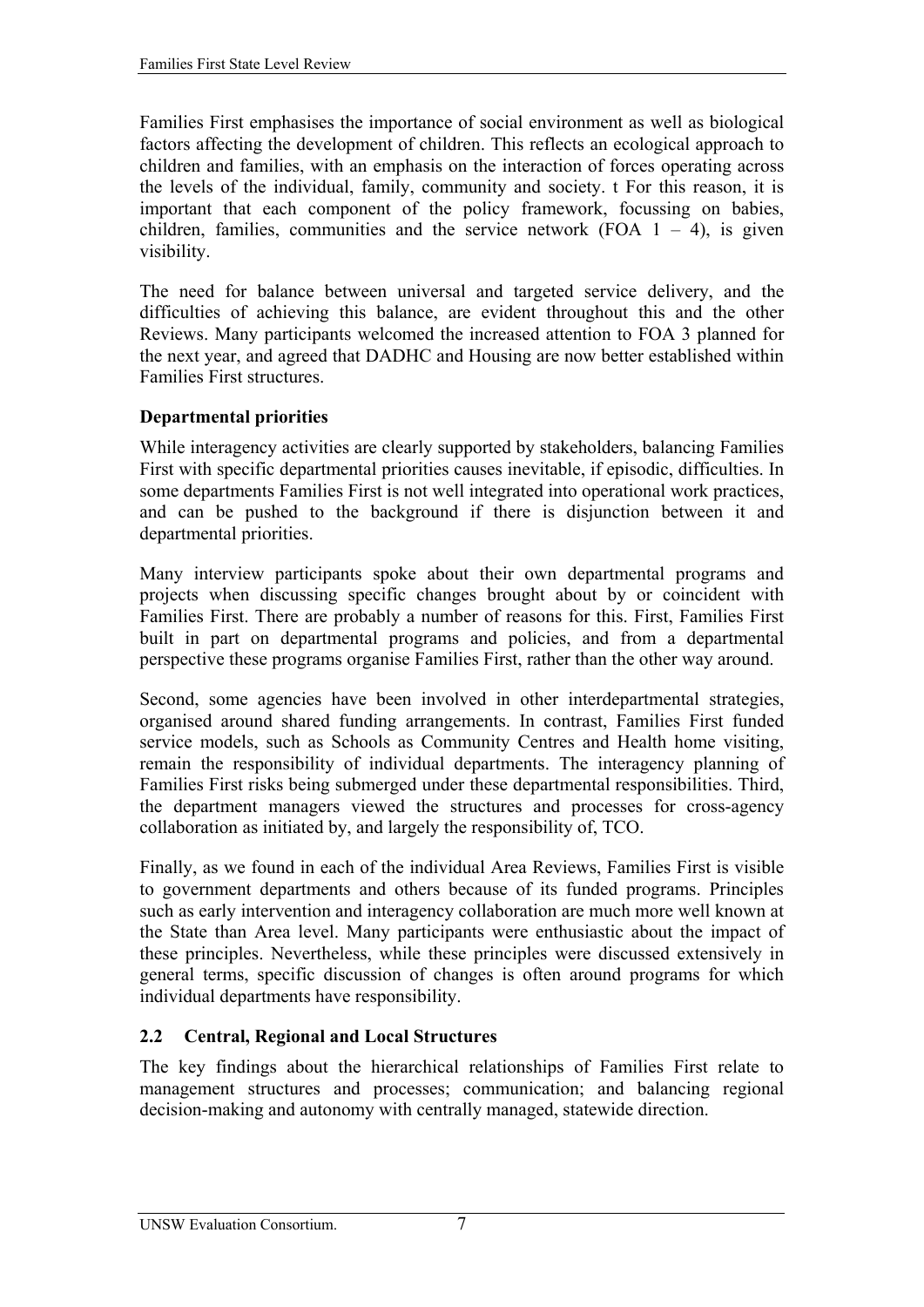#### **New structures and processes**

As with the Area Reviews, tension between older projects built around similar principles to Families First and the introduction of Families First was evident. Community development, integrated service delivery and early intervention and prevention have been in place in the five human service agencies, and in other agencies providing support to families and children, for some time.

A small number of participants expressed isolated criticism of the integration of Families First and pre-existing groups, in the context of broad understanding of the novelties and innovations of Families First. For example, the Early Childhood Intervention Coordination Program, for which DADHC is the lead agency, is a crossagency early intervention program that is complementary to Families First. However, at a central level Families First did not build on this existing strategy.

In most cases, Families First brought about changes because of participation in new groups and structures. Most participants nominated membership of the HOG and SAG as important to these changes, although reservations were expressed about the functions of the former and the latter no longer exists. They described the HOG as good for getting broad interdepartmental agreements around policy and planning, but not an effective interagency mechanism. Some people expressed frustration with the amount of time spent discussing specific services in this forum.

This group, in common with regional and local Families First management groups studied during the Area Reviews, operates at the level of networking, that is, the relationships are based on cooperation and each member has their own autonomous goals. It does not yet operate as a network: little joint planning and programming is practised, and members of the group are autonomous rather than interdependent (Brown and Keast, 2003).

State level stakeholders nominated enhancing relationships and communicative processes between central and regional offices as important to the implementation of Families First. During the implementation of Families First, many agencies have experienced significant management restructuring. Managers are confident the changes within their own Departments will enhance the Families First approach in the long run. These same managers were not as confident about the extent of changes within other Departments achieving the same success.

Transition during these changes has delayed the implementation of Families First. Some restructuring has had a negative impact on the capacity of agencies to participate in Families First and on the communication between central and regional offices. The most obvious instance of this is in the case of DADHC. Representatives from that agency reported that it has taken time to consolidate new regional boundaries and management structures.

Historically or as a result of the restructuring, the management structure of some agencies is flatter than others, facilitating the regional decision making approach of Families First. The central offices of other agencies are largely responsible for project planning and decisions. While these differences need not have a detrimental impact on Families First in the long term, it has taken time to ensure all agencies are committed to the need for regional and local management structures.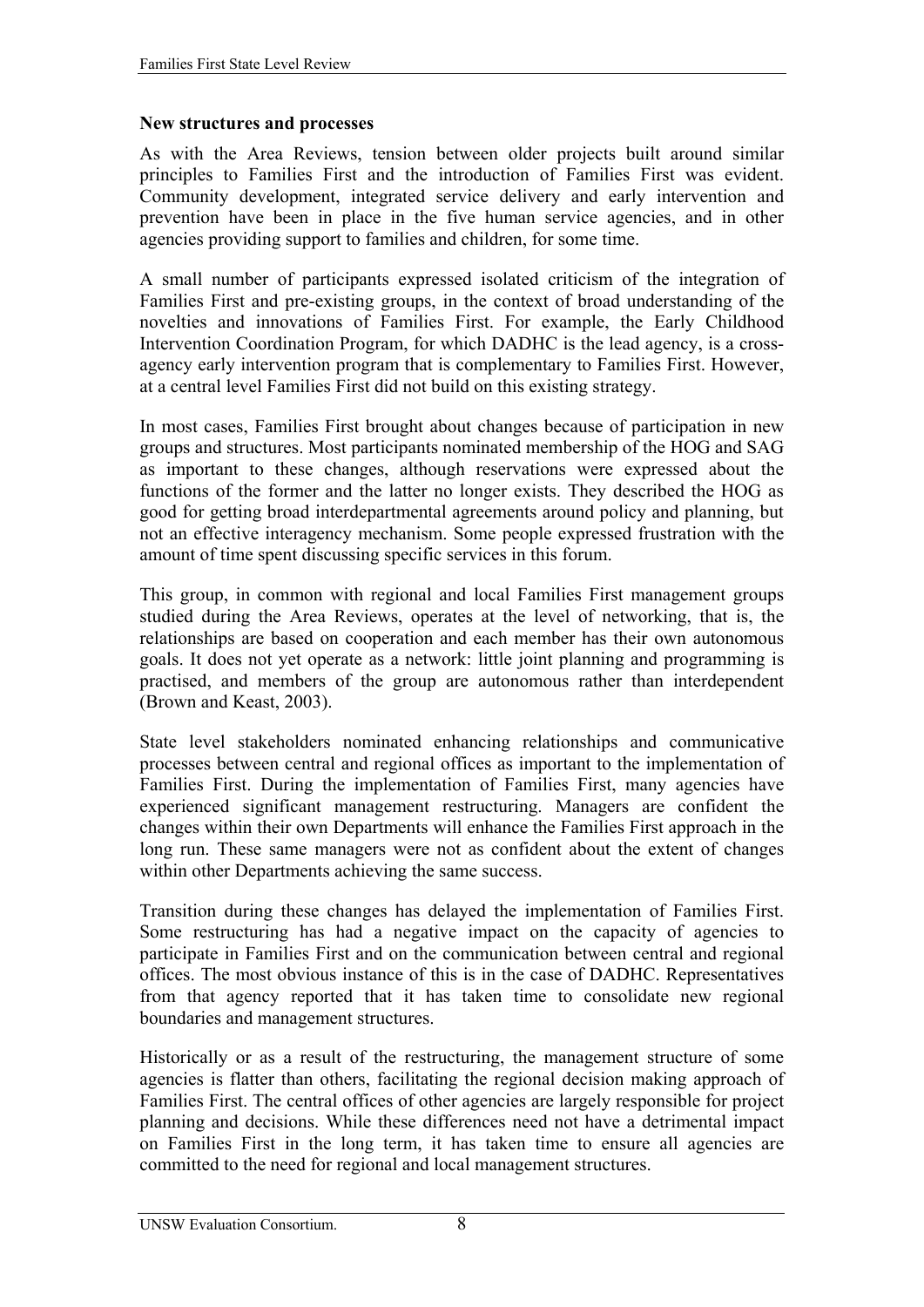#### **Communication**

Communication between central, regional and local levels about the Families First strategy is crucial to its implementation. As in other Reviews, we found a relationship between participants' level of knowledge about Families First and their level of support for it. We found in the Area Reviews that communication between local and regional groups was important to the successful engagement of a broad range of agencies.

In this Review, State level participants acknowledged difficulties in communicating information about Families First implementation from central to regional groups, and described their efforts to improve this. As we noted above, human services agencies are changing their central structures to support regional decision making. Nonetheless, alongside the gap between central and regional communication, an unaddressed gap is evident in the awareness of Families First at the local level by fieldworkers responsible for service delivery.

We argued in each Review that it is imperative to convey the principles of Families First to the people being directed to change their work practice to be consistent with Families First principles. Difficulties in achieving this are apparent, and participants acknowledged these difficulties. Community midwives, child and family nurses, teachers and early childhood workers were all specified in this Review as difficult to reach or resistant to practice change. Participants made the point that Families First has not been communicated as well as it could have been, while arguing that training cannot be provided to everyone. Yet if the research and principles underpinning Families First are not communicated effectively, fieldworkers being directed to change their practice cannot be expected to see the advantage or understand the reasons behind it.

#### **Local needs and successes**

State level participants strongly supported the privileging of local needs and regional decision-making. There is some tension evident between the prescribed implementation of Families First service models such as universal home visiting and smaller, locally responsive programs. Responsiveness to local needs is a cornerstone of Families First. However, there will not always be an exact match between locally identified needs and programs supported by the research that underpins Families First.

This echoes balancing the implementation of, on the one hand, research-based services expected to deliver long term outcomes and, on the other, the engagement of local agencies with Families First. The former task is illustrated in this comment by one participant:

> I would like to think that we are supporting directions and initiatives that are supported by evidence, for example, and outcomes that are a shade more solid than feel-good. (DADHC)

The latter task is illustrated in this comment by another:

You need a few quick wins because that kind of helps to build enthusiasm and commitment. So if you can balance your planning and your strategies to […] some short term as well as some longer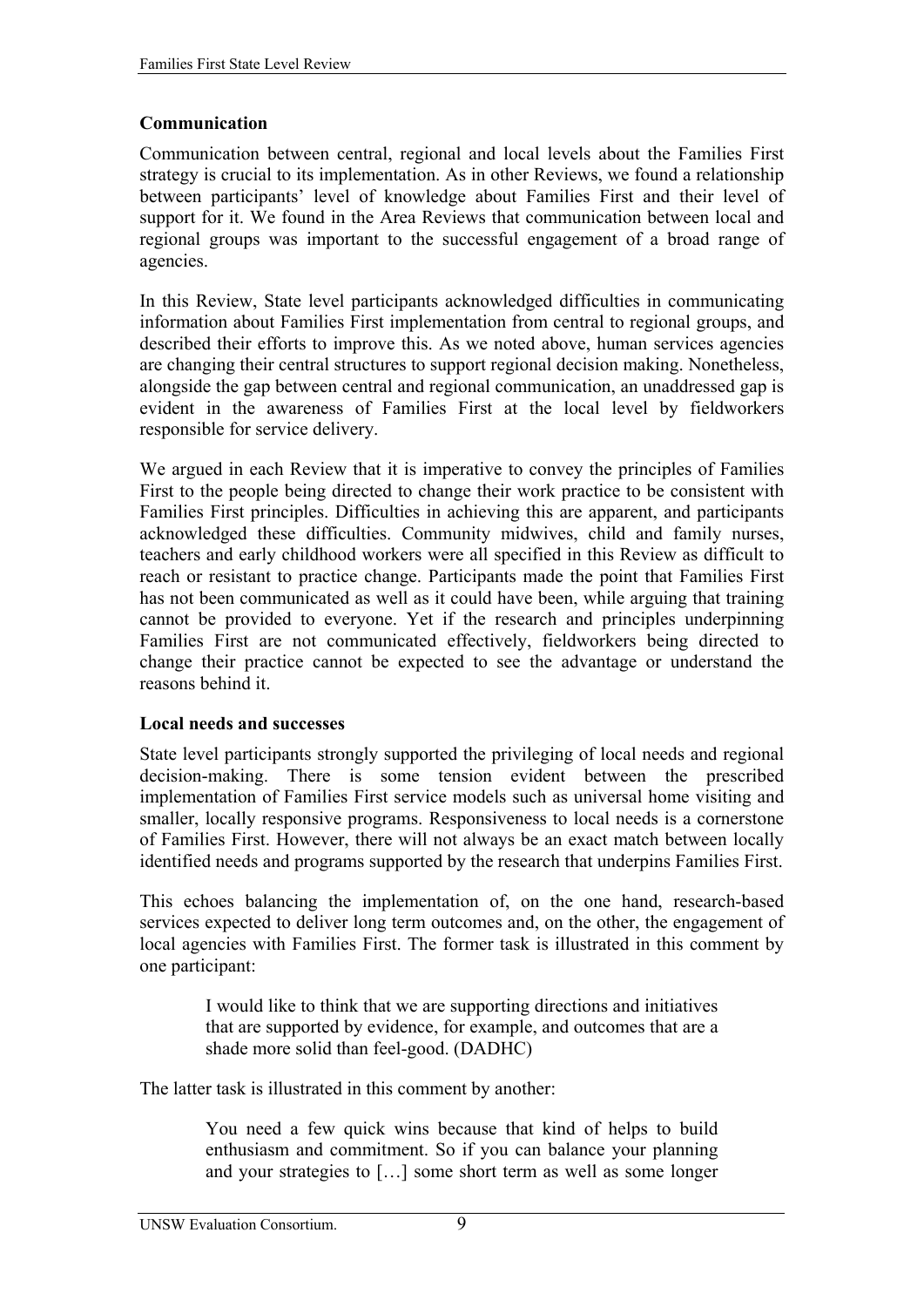term goals that helps I think build in that commitment, because people can see some tangible results more quickly. (Housing)

<span id="page-15-0"></span>A similar point was argued by some participants who spoke of the need to secure greater 'buy-in' from senior departmental staff and DGs. They argued that making DGs and senior officers more accountable for the success of Families First could achieve this.

### **2.3 Relationships with Families**

Changes in both interagency relationships and relationships between families and the service system emerged as perhaps the most significant benefits from Families First for the majority of participants. The success of Families First is predicated on changes to the relationships between the system and families themselves.

Changes in relationships emerged as crucial in three ways. First, relationships have improved between the human services agencies and between those agencies and NGOs, enabling more opportunities for information exchange and potentially allowing for higher levels of networking. Second, these relationships were represented throughout the Review as pivotal to changed processes and Departmental cultures. These two types of relationships have been discussed above. Third, strengths-based approaches to service delivery demand changes to the ways in which families are positioned in the design and delivery of services. We discuss this last set of relationships in this section.

State level participants perceived the relationship between families and the family service system was changing. They raised this in relation to universal and targeted family contact. In some cases these changes are incipient.

Changes in the relationship of the service system and all families are the first goal of Families First. Participants described universal, non-stigmatising service delivery integral to the success of Families First to this point, most obviously in home visiting to all parents with a new baby. The provision of universal services emerges in the interview data as important in three ways. First, the findings, based on international research available to senior and central office staff, emphasise universal provision as more effective than targeted. Second, they described the provision of services to everyone, and by an agency other than DoCS, as critical to ensuring services were welcomed rather than feared. Third, they viewed the effectiveness of the service system as tied to the system being a utility for the general population, rather than a tool to address the deficiencies of specific groups.

There is some ambiguity around the extent to which the third change has happened, and this appears to us to be significant. If changes to services are brought about only in terms of who delivers them, then the current public recognition of DoCS as the agency responsible for scrutinising and controlling the lives of vulnerable people could simply be transferred to other agencies. It is difficult to measure changes to the perceived place of families within the family services system; and to what extent that system is organised around the centrality of families' needs.

Similarly, some participants expressed concern that the strengths-based approach has yet to be fully absorbed into the culture of different agencies. This is illustrated in the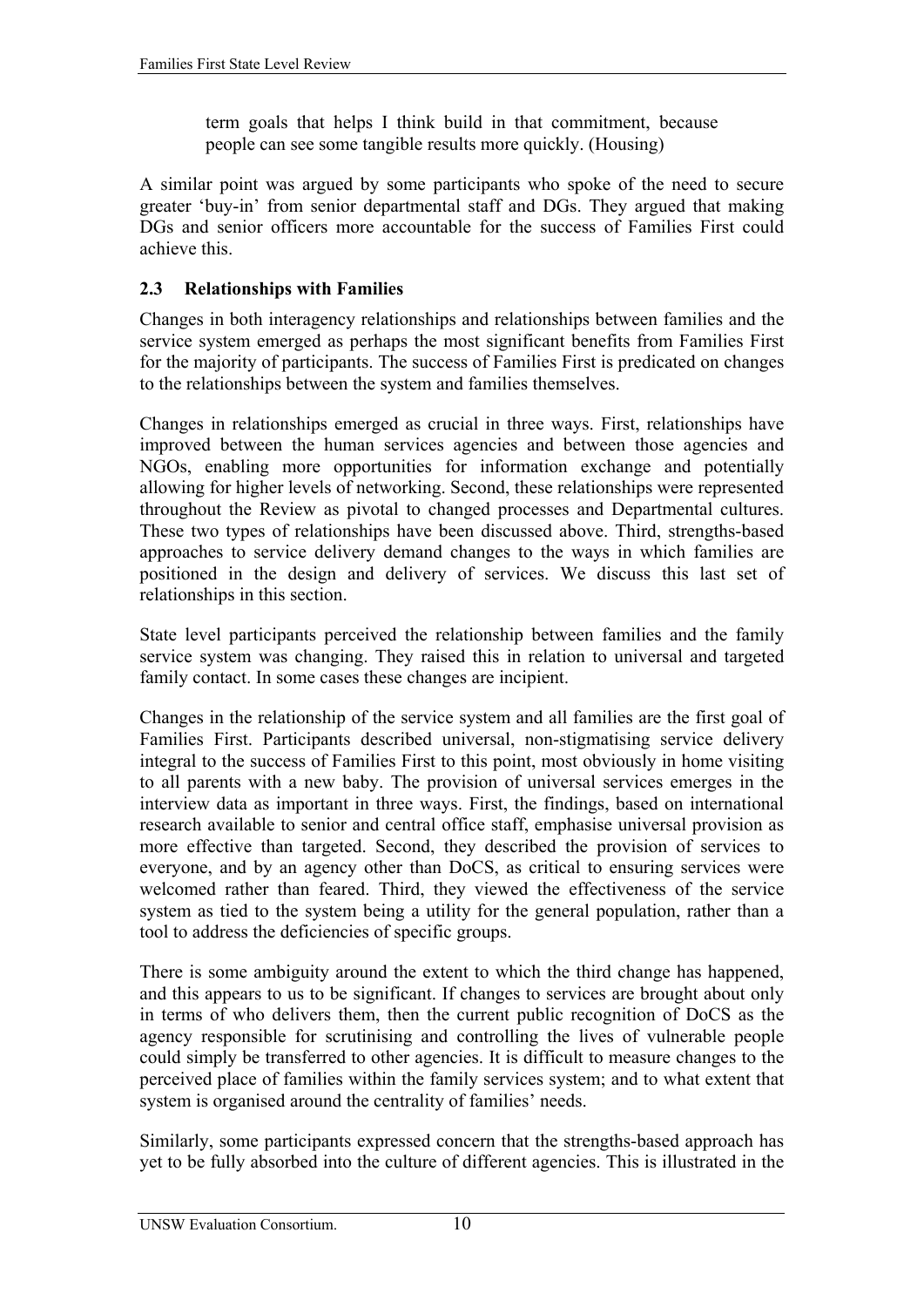<span id="page-16-0"></span>comment of one participant who argued that reports of improved referral mechanisms and cooperation are inadequate:

> you haven't stopped to think about you guys are a team working with families, and families are central to that; and you need to merge your service provision to meet the family needs, not get better at slotting the person through different chutes in the service system. (Key Personnel)

While recognition of the strengths-based approach to Families First was noted and endorsed throughout this and other Reviews, the gaps in the current service system and the very high needs of some communities represents a challenge to fully operationalising it.

Changes in the relationship between the service system and families who need extra support are also critical to the successful implementation of Families First. Representatives from DADHC argued that the relationship between the service system and people with a disability needs improvement. The degree to which communities are inclusive of and safe for people with a disability will be determined in part by the structures of the service system. This system in turn will be determined by the ways in which disability is perceived more broadly. This inclusiveness has yet to be attained within the service system, according to one participant, because that system mirrors broader social relationships:

the average person in the street […] may not have a lot to do with someone with a disability and [feel], for want of a better word, a certain amount of fear, because they don't understand and they're scared so they'd rather just avoid it altogether. And I think that's certainly the case in say mainstream early childhood settings. (DADHC)

The impact of these changes in relationships with families are not always easy to place, in this and other Reviews. The Families First literature presents improved relationships as the basis for improved future outcomes for families, but these improvements are also discussed sometimes as ends in themselves. Participants reported the research most persuasive to them as that centred on brain development. In contrast, they did not appear to have a clear framework linking changes in service network relationships and family outcomes. We organised this section under the heading of 'Relationships' to signal both the importance and the indeterminacy of these changes.

## **2.4 Projects**

Developments in interagency relationships represent one component of the reported benefits of Families First. The success of Families First funded projects is the other. Participants argued that Families First has delivered projects with real benefits to this point and that additional funding is needed to ensure they are maintained and enhanced. They welcomed the new projects planned for the next year.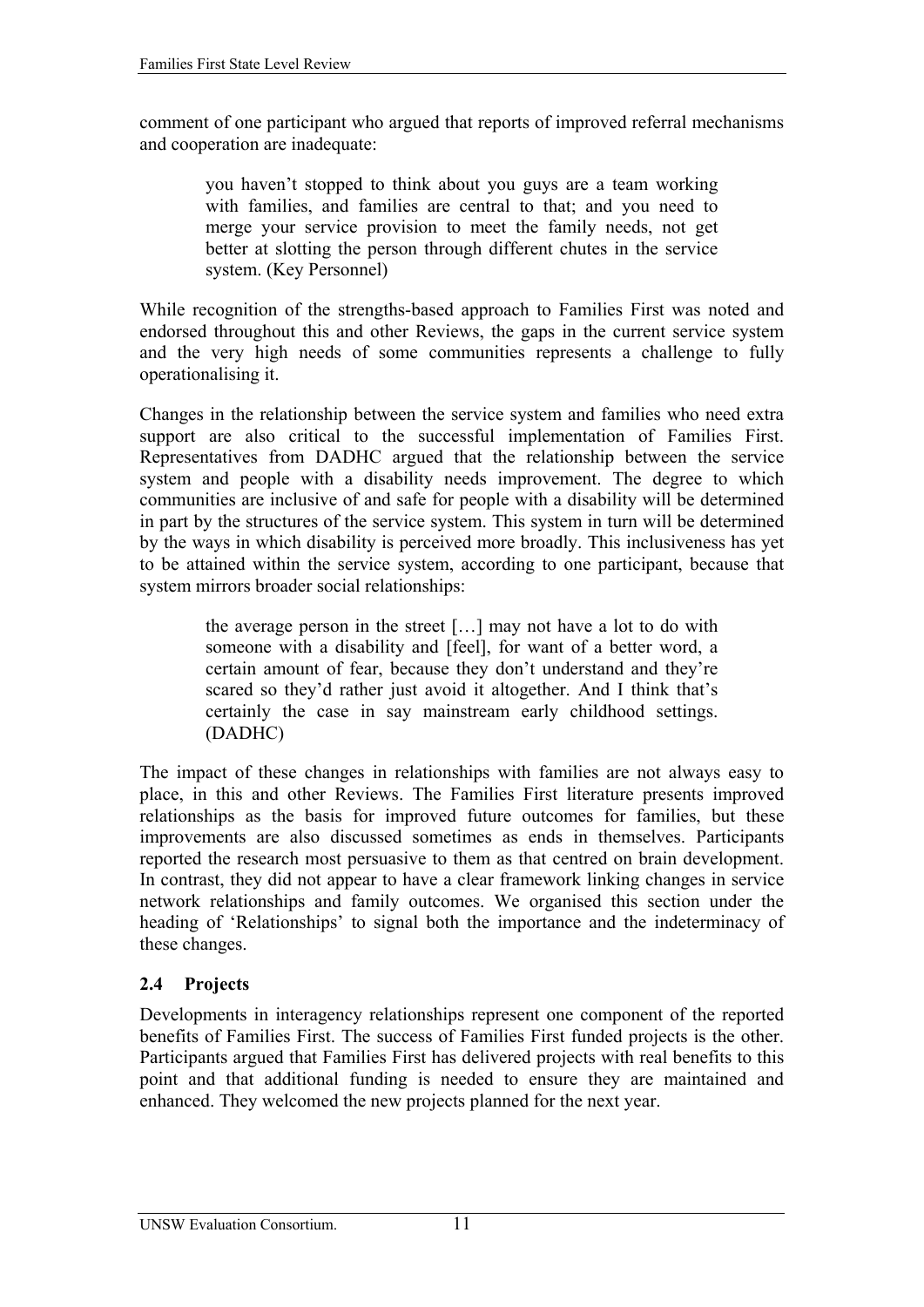#### **Success stories**

As we noted in the section on Central Coordination, engagement with Families First has been easier for lead agencies of Families First service models, such as universal home visiting and Schools as Community Centres. We reported on the problems with unequal engagement in that section. In this Review, as in others, participants were extremely positive about those projects. Many people made the point that it is too early to measure the effect of these projects on learning or other long term outcomes, but also that improvements in the kinds and numbers of services available to families are already evident.

The theoretical and philosophical logic behind Families First is grounded in research, much of it conducted overseas. The application of this research to a range of Australian settings has been difficult at times. Some participants in this Review also questioned the utility of Families First service models for Indigenous communities. This point is connected to a more general point about the effectiveness of Families First for Aboriginal people and the representation of Aboriginal organisations in central management structures. As with the engagement of NGOs, Aboriginal participation in Families First management emerged as critically important in two of the three Area Reviews. This indicates that attention to the effectiveness of Families First for Aboriginal families is important to Families First at a State level, and the representation of Aboriginal families and organisations in central management groups should reflect this.

Despite this, the service models funded by Families First were widely praised as flexible and responsive to local needs, accessible to more parents than many other models of service delivery, and bringing about immediate benefits to parents and children. For example, representatives from DADHC noted that Families First offers new ways of delivering disability services:

Traditionally disability services tend to be provided by, therapists for instance, you know middle-class white North Shore women, and I think Families First has the real potential to do some more. I mean they're going into communities where they're facing some very difficult issues and [they're able] to do things differently and start at a grassroots level and start slowly, and sort of be more responsive. (DADHC)

Participants were enthusiastic about the ways in which Families First has expanded and enhanced the existing projects of single departments, such as Schools as Community Centres, and about the recalibration of existing services, such as the shift from clinic-based services to universal home visiting.

### **Resourcing**

We argued in the Area Review reports that funding is necessary to sustain both interagency collaboration and service delivery. This is particularly relevant to projects such as sustained home visiting. Participants argued for the need for long-term funding, needed to both maximise the impact of universal home visiting and to implement sustained home visiting for families who need extra support. Combining universal with specific programs received wide support, but people also expressed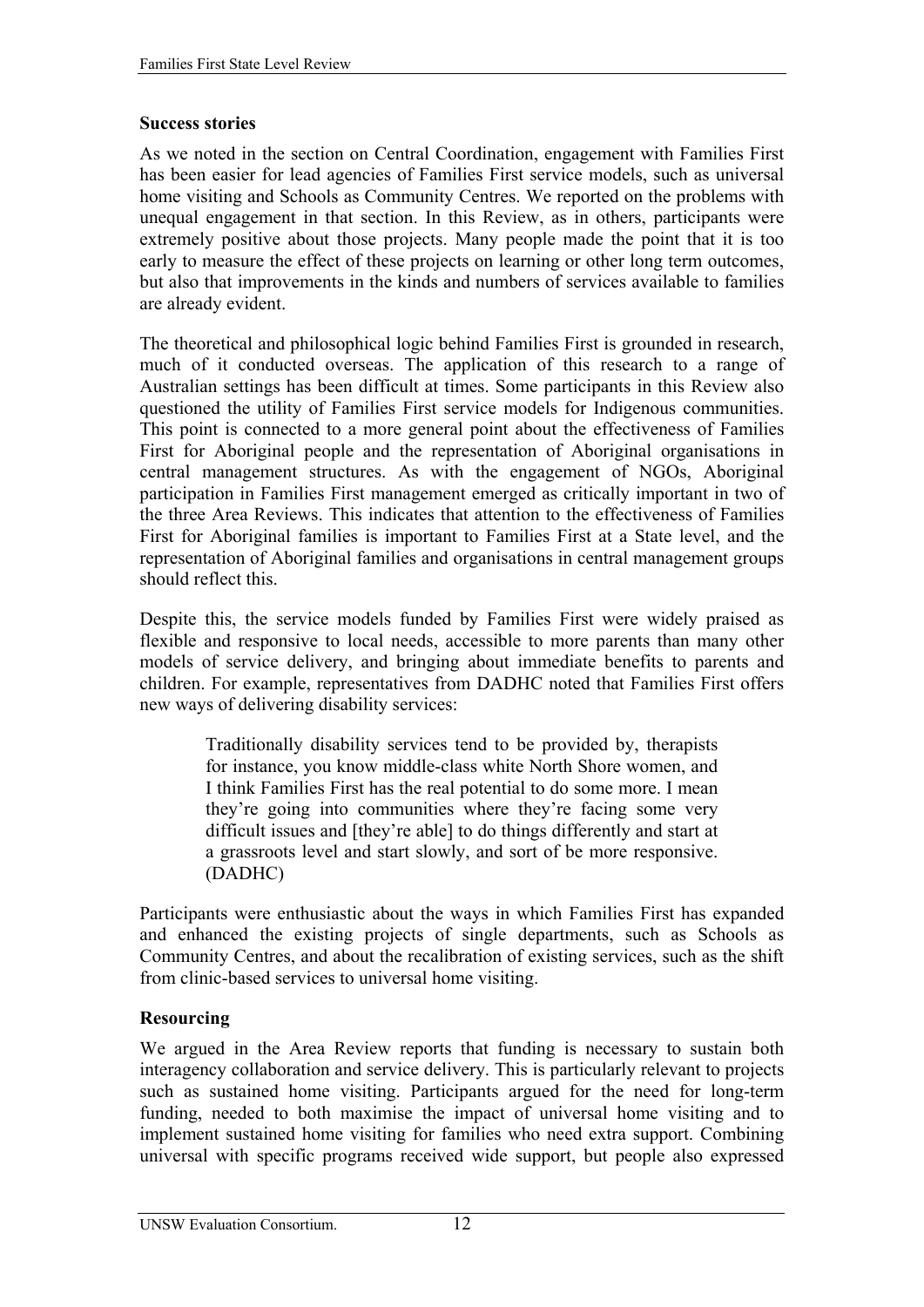<span id="page-18-0"></span>concern that universal home visiting would identify families who need extra support where no programs offering that extra support are available.

The central planning processes were subject to some criticism. The funding cycle of five years was described as too short. They also argued for clearer outcomes and a better sense of the integration of Families First into the service and policy framework.

The importance of funding to secure participation in Families First at a central level was emphasised by many participants. There are parallels with this emphasis and our findings in the other Reviews around network development. Participants reported that money was required in some cases to reorganise central office functions and work practices: in some cases to ensure that Families First remained on the radar for senior people within agencies; and in some cases to underline the political priority and standing of Families First.

As in the Area Reviews, we found that changes in practice to increase interagency collaboration can only be achieved if resources, including funding, are directed towards it. Equally, programs and projects that allow for a focus on early intervention and prevention need to be effectively resourced. Participants in this and other Reviews argued that funding to this point has been only just sufficient to provide all that has been planned, and that enhancing and expanding these programs will require more money, whereas less money is promised.

While Families First aims to recalibrate existing practices and build on programs and networks in place, this can only be done with direct and sustained resourcing. Families First is not cost neutral and cannot be absorbed into the core business of agencies, except in the long term, without the provision of funds to do so. Consistent with a whole of government approach, long term cost savings are likely to be experienced in different agencies to the ones that expend the early intervention funds.

## **2.5 Summary**

Several forces have been important in the *central coordination* of Families First. Much of Families First is new and demands substantial practice and cultural change. This has been supported by the development and support of new management groups and the careful communication of Families First research and evidence to senior officers at central level. TCO's role as lead agency has been critical in all of this. Improvements in cross-agency relationships and collaboration have also resulted from these central strategies. While the strategic emphasis on FOA 1 and 2 in the first five years of Families First has presented difficulties to full engagement for DADHC and Housing, improvements to management structures and processes have begun to address them.

The Families First emphasis on both local responsiveness and central coordination makes the *central, regional and local structures* important to its implementation. The difficulties and specificities of these relationships have had an impact on Families First, but participants were very positive about changes that have been made and the benefits these will bring. Nonetheless, knowledge of Families First differs in both kind and degree between central and regional levels. It is imperative that fieldworkers responsible for service delivery receive accessible, detailed knowledge about Families First. Without this, knowledge is inequitably distributed across these levels. Those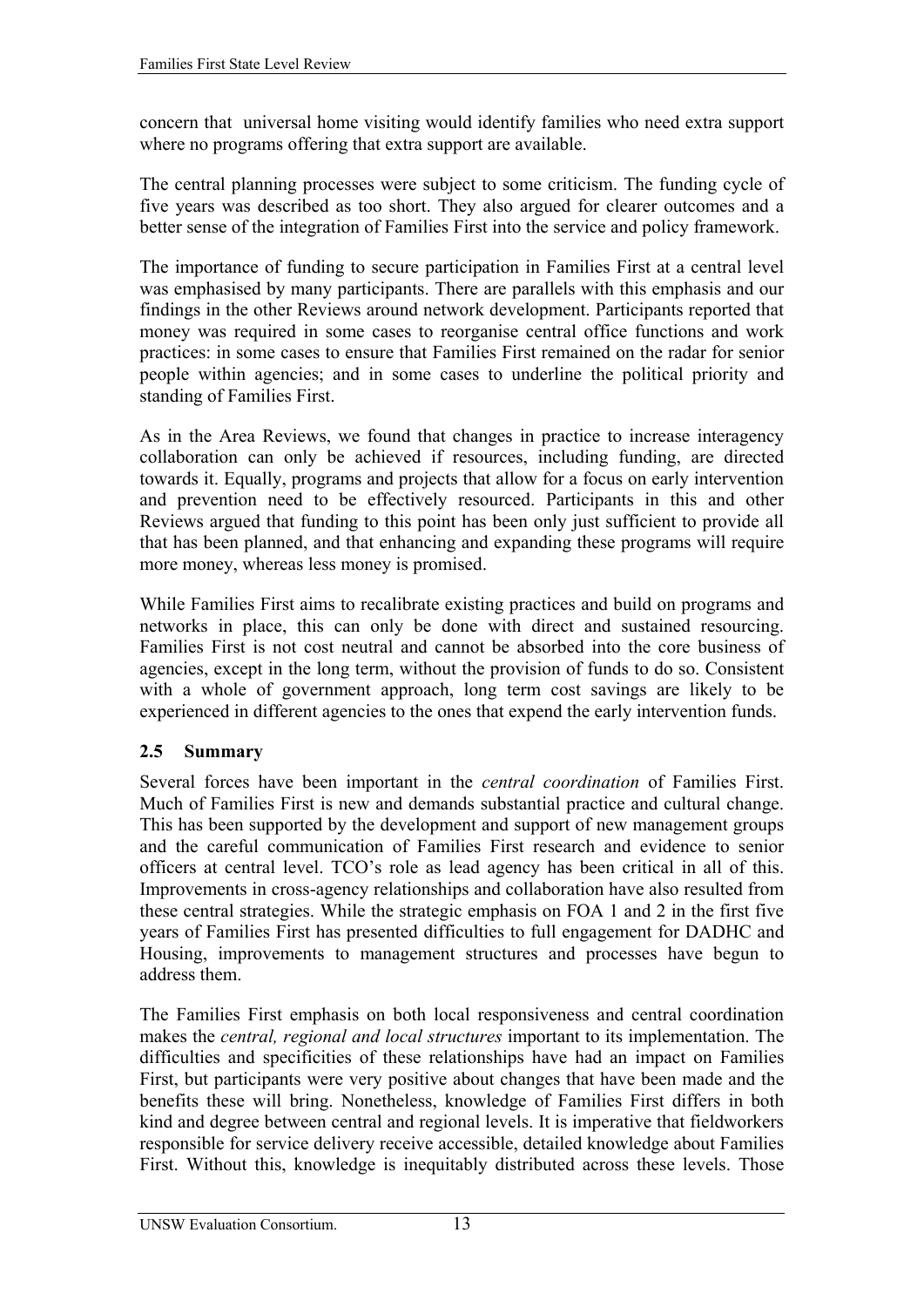being asked to change their practice should be informed of the reasons why and provided with incentives to do so.

The Families First principle of a strengths-based approach require changes to *relationships with families*. This approach requires more than changes to the agencies that deliver services or the services delivered. An attitudinal shift is required such that the family service network is regarded as a utility for all families rather than a tool to address the deficiencies of individuals. While the provision of universal, nonstigmatising services is crucial to achieving this attitudinal shift, unmet needs and gaps in the service systems present difficulties to achieving it.

Finally, the *projects* that have been funded through Families First have delivered benefits to families and promise more in the future. Improvements in the kinds and numbers of services available to families are already evident. Sustained funding is needed to further maintain interagency collaboration and service delivery. Projects planned for the immediate future, such as those focusing on transition to school, provide opportunities for improving some difficult inter-agency relationships and consequently better services.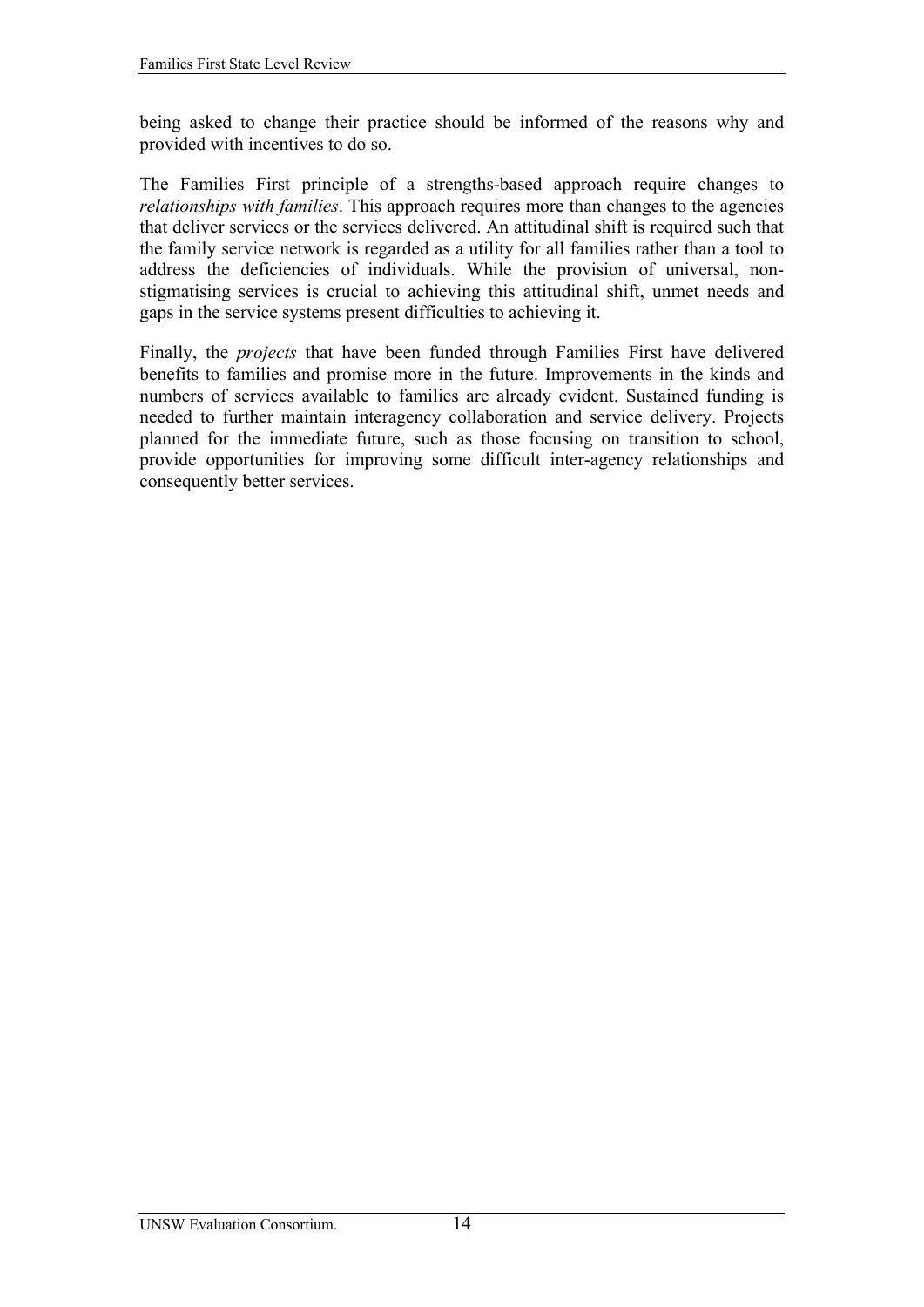# <span id="page-20-0"></span>**3 Conclusion**

The final section of the report summarises the main lessons emerging from the findings of the State Level Review in relation to improving the capacity of Families First to enhance the effectiveness of the family services system.

The goal-outcome model (Figure A.2) is applied to the main findings to synthesise and interpret the data. It allows us to conceptualise Families First in the broader context of the family service system, which aims to improve child, family and community outcomes. The model examines whether the capacity of each part of the Families First process enhances the capacity of the family service system to achieve this goal.

The model encompasses five elements of capacity: organisations, resources, staff, leadership and networks. Lessons from the Families First State Level Review about each of these parts of Families First capacity are outlined below.

## **3.1 Organisational Structures**

Participants from each of the agencies involved in Families First support the strategy's aims and objectives. However, the capacity of different agencies to participate in interagency collaboration and structures supporting interagency work varied. Clearly defining the roles and responsibilities of each agency is important to achieving a balance between the Families First and Departmental priorities.

• A simultaneous ecological approach to implementation across the four Fields of Activity should be employed, in order to secure the engagement of all relevant agencies.

## **3.2 Resources**

As in the Area Reviews, we found that participation in Families First was often dependent on availability of resources. Strategies designed to increase interagency collaboration are more effective if resources are directed towards them. Participants argued for the need for long-term funding for the implementation of universal home visiting and sustained home visiting for families, the latter of which is likely to identify families needing extra support.

- Resources are required for change management towards adopting Families First into core business and infrastructure.
- Resources are required for universal and targeted services.

# **3.3 Staff**

We found, as in the other Reviews, that commitment to and participation in Families First was related to level of knowledge of Families First and access to the research and evidence base of Families First. At the State level many of the Review participants were exposed to the research behind Families First. Communication of information to local and regional groups is important to the effective engagement of a broad range of agencies and the implementation of changes in practice. We found that there is often a gap in the awareness of Families First held at local level by fieldworkers responsible for service delivery.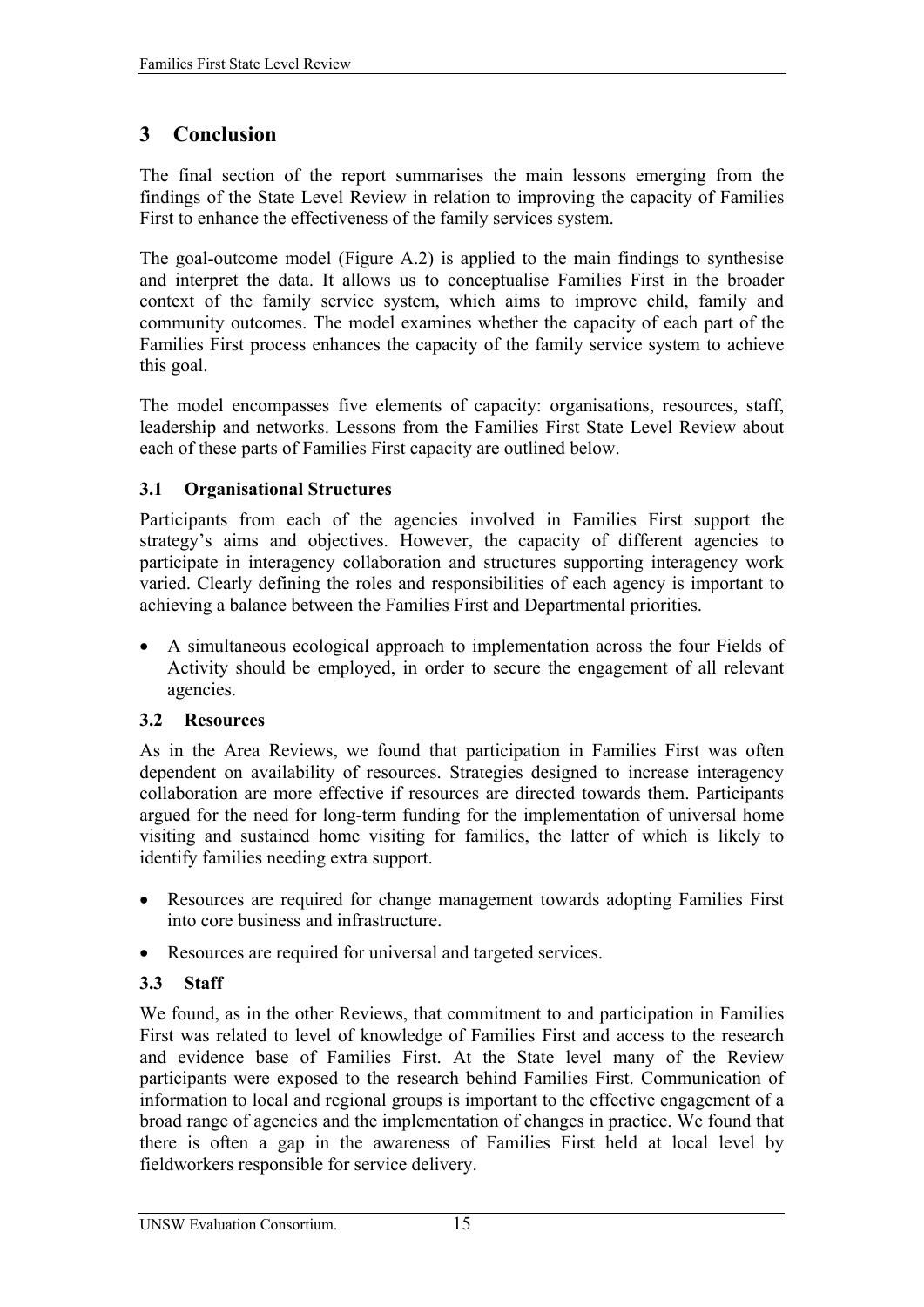<span id="page-21-0"></span>• Training and engagement of staff at all levels is vital to achieving planning and practice change.

#### **3.4 Leadership**

There was strong support for TCO's role as the lead agency for Families First because TCO has the authority of the Premier and neutrality regarding service delivery. TCO also provides a policy framework that is perceived as different from that used in the implementation of programs. In particular, State level managers viewed TCO as having the capacity to effectively manage Families First's emphasis on early intervention and prevention, changes to planning and practice, strengths-based services and interagency collaboration.

• Central agency management has the capacity to facilitate the implementation of Families First due to its planning neutrality and freedom from the responsibility for program delivery.

#### **3.5 Network**

New groups and structures established by Families First such as the HOG and the State Advisory Group functioned to increase knowledge and respect for the work and difficulties faced by different government and non-government agencies. Other positive outcomes from these groups include better personal relationships and increased opportunities for information exchange and networking. These groups did not yet operate as a network for joint planning, budgeting and programming.

• A shared definition and understanding of the degree to which agencies should be networking around central budgeting and planning of agency core programs is required.

### **3.6 Conclusion**

The key findings of the State Level Review concerned the central coordination of Families First and the role of TCO as the lead agency; management of the principles of early intervention and a cross-agency approach; funding; the hierarchical relationships of Families First in terms of management structures and processes; communication; and balancing regional decision-making and autonomy with centrally managed, statewide direction. In addition, perceived benefits include improved interagency relationships and an increase in the number and types of services available to families through the Families First funded projects. However it is evident that sustained resources are needed to ensure these benefits are maintained and extended.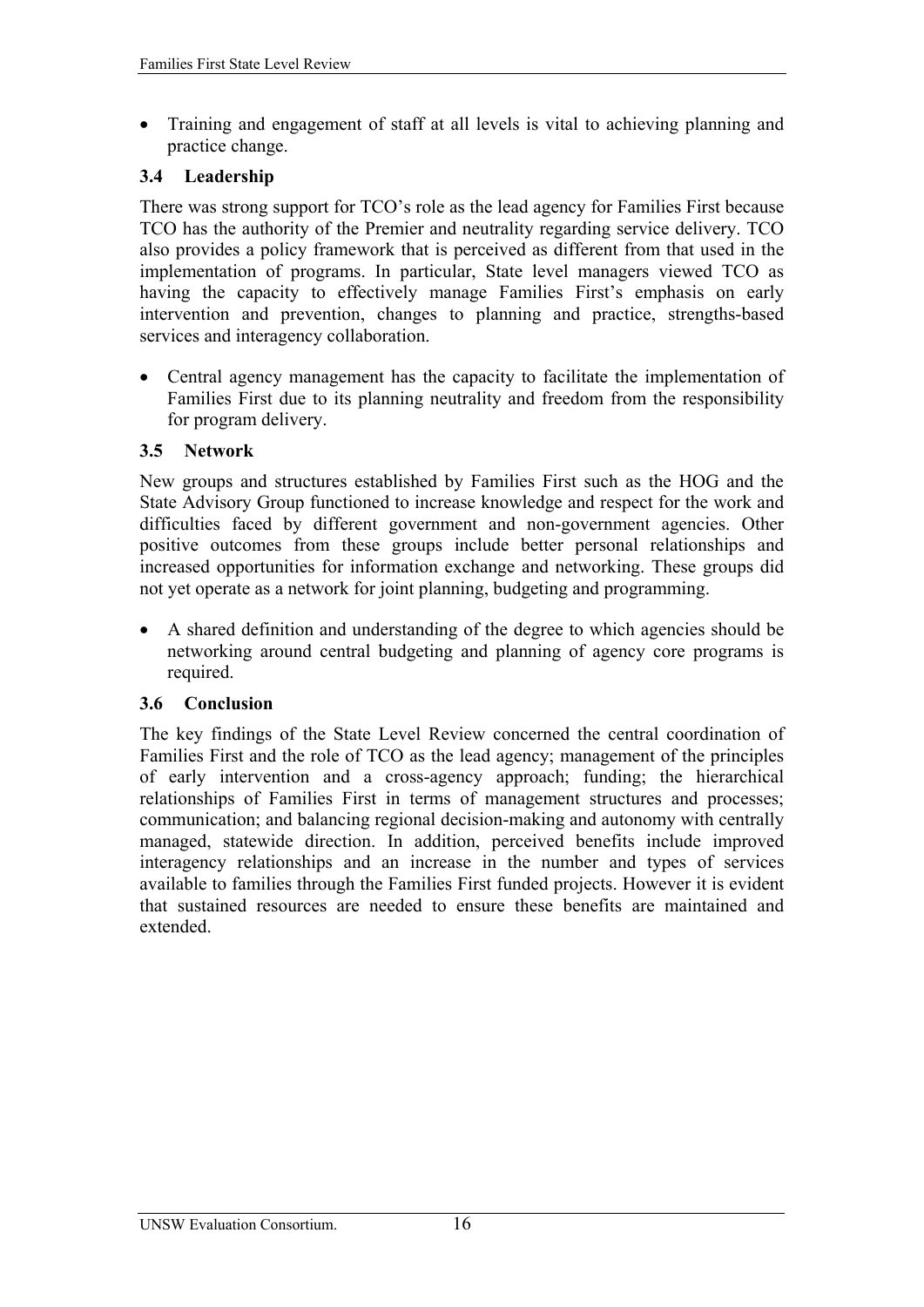# <span id="page-22-0"></span> **Appendix A: Evaluation Methodology**

#### **Evaluation framework**

The overall evaluation framework was based on concepts outlined in the *Production of Welfare Approach*, (Davies and Challis, 1986; Davies, Bebbington and Charnley, 1990). Derived originally from the economic analysis of the production processes, the approach links together service inputs, outputs and outcomes. Applying this approach to the evaluation of Families First the relationship between the different components of the project can be conceptualised in Figure 1.1. The approach draws attention to the importance of focusing on not only the outcomes, but also on the prior stages in the process of resourcing and providing supportive services to those families who will benefit most (Thomson et al, 2002).

### **Figure A.1: Conceptual Approach to the Evaluation Design**

| <b>Focus of Area Reviews</b>                       |                |                                                                    |                                                                                                                 |                                         |                                                                                |                                      |  |  |  |  |
|----------------------------------------------------|----------------|--------------------------------------------------------------------|-----------------------------------------------------------------------------------------------------------------|-----------------------------------------|--------------------------------------------------------------------------------|--------------------------------------|--|--|--|--|
| <b>Inputs</b>                                      | ⇨              | <b>Families First processes</b>                                    | ⇨                                                                                                               | <b>Outputs/Impacts</b>                  | ⊏                                                                              | <b>Outcomes</b>                      |  |  |  |  |
| FF policies<br>$\bullet$<br>and plans/             | $\bullet$      | FF management and<br>planning                                      | $\bullet$                                                                                                       | Types and<br>amount of                  |                                                                                | Improved health and<br>wellbeing of: |  |  |  |  |
| infrastructure<br>Resources/fun<br>$\bullet$<br>ds | $\bullet$<br>٠ | Coordination<br>FF service delivery                                |                                                                                                                 | services and<br>information<br>provided |                                                                                | children<br>$\bullet$<br>families    |  |  |  |  |
| Leadership<br>$\bullet$                            | $\bullet$      | Facilitation and<br>barriers to change                             | Equity of access<br>$\bullet$<br>Client satisfaction<br>$\bullet$<br>Effective service<br>$\bullet$<br>networks |                                         | Improved capacities of:<br>individuals<br>families<br>communities<br>$\bullet$ |                                      |  |  |  |  |
| Providers<br>$\bullet$<br>Staff and<br>$\bullet$   | $\bullet$      | Enhancement of<br>prevention and early<br>intervention<br>networks |                                                                                                                 |                                         |                                                                                |                                      |  |  |  |  |
| Clients<br>volunteers                              |                |                                                                    |                                                                                                                 |                                         |                                                                                |                                      |  |  |  |  |

• Networks

*Inputs and processes* describe the resources of Families First, and the service system and how it operates (including how it links with other services). *Outputs* describe the Families First services that children and families receive as a result of being part of the program, the changes in patterns and integration of services received and satisfaction with the support received. *Outcomes* measure the health and well-being and capacities of children, families and communities.

The Area Review methodology focuses predominately on the inputs, process and outputs stages (Thomson et al, 2002). Outcomes from children, families and communities are being evaluated by TCO through the Families First Outcomes Evaluation Framework (Fisher et al, 2002). The conceptual framework outlined here was used to determine the types of data and how they were collected in the review process. The State Level Review sought to examine the state level strategic policy implementation of Families First and the way Families First operates at a state level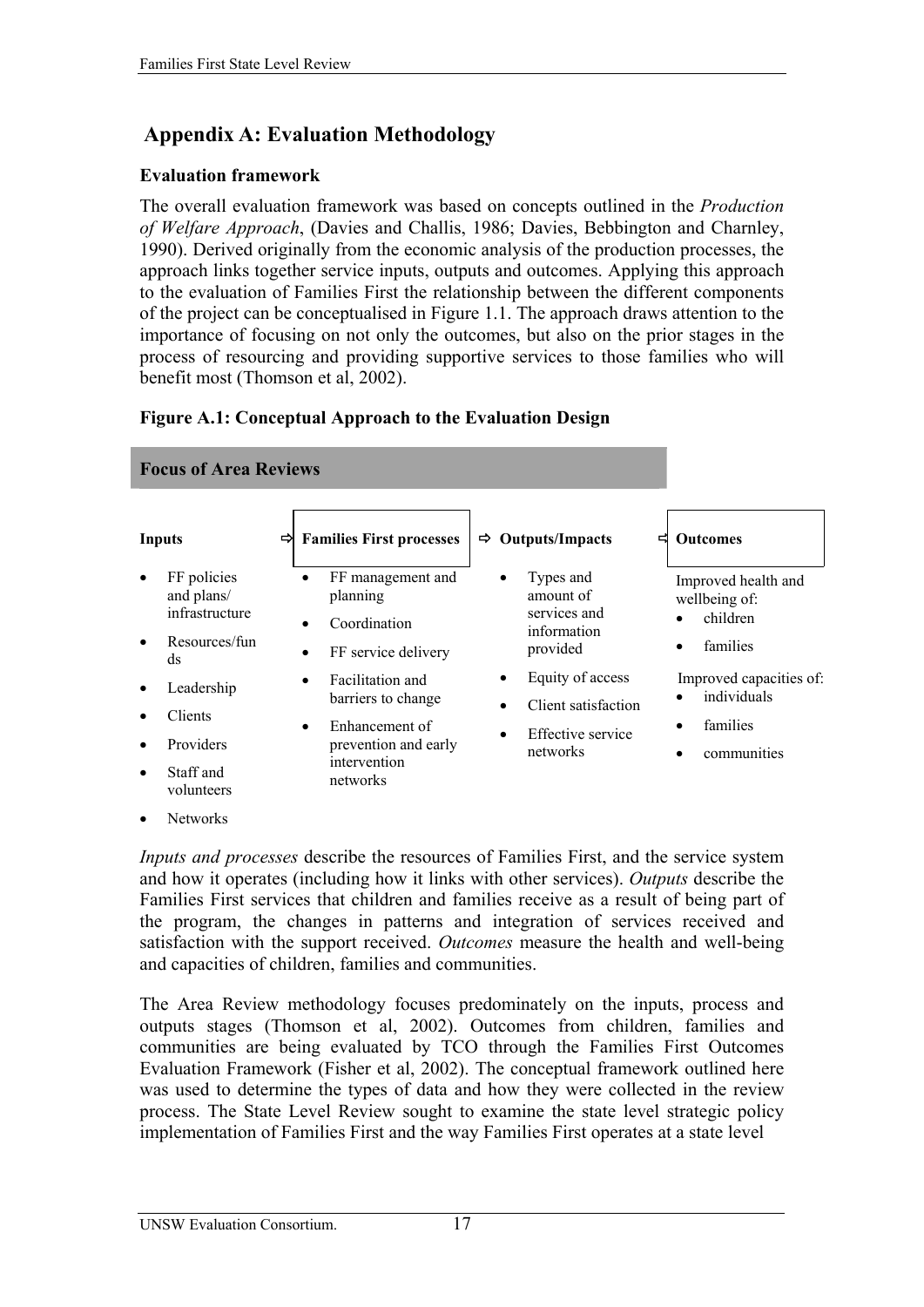#### **Application of the analysis framework**

As a way of synthesising and explaining the data gathered in the State Level Review the program logic model was applied to the following goal-outcome model (Figure 1.2). This framework was applied to the main findings to derive generalisable lessons for future implementation. The model consists of five elements including:

- *Organisational structures* refers to processes such as policies, procedures, systems and practices that reflect the values and objectives of the organisation and enable an change to be managed effectively (NSW Health, 2001:10)
- *Resources* include people, physical space, administrative support, planning tools and financial support (NSW Health, 2001:14)
- *Staff* refers to people working within the system with the necessary skills and commitment to contribute to the overall goals of the strategy (NSW Health, 2001:12).
- *Leadership* Leadership refers to people who are system thinkers and champions. The engage, mobilise and inspire others to act in ways that are consistent with the program's aims and objectives (NSW Health, 2001: 16).
- *Network* refers to the development of coordinated network of services based on collaboration and partnerships between different government and non-government services.

The model is a means of conceptualising Families First in the broader context of the family service system, which aims to improve child, family and community outcomes (Bronfenbrenner, 1979). The model focuses the analysis on whether the capacity of each part of the Families First process enhances the capacity of the family service system more broadly to achieve that goal.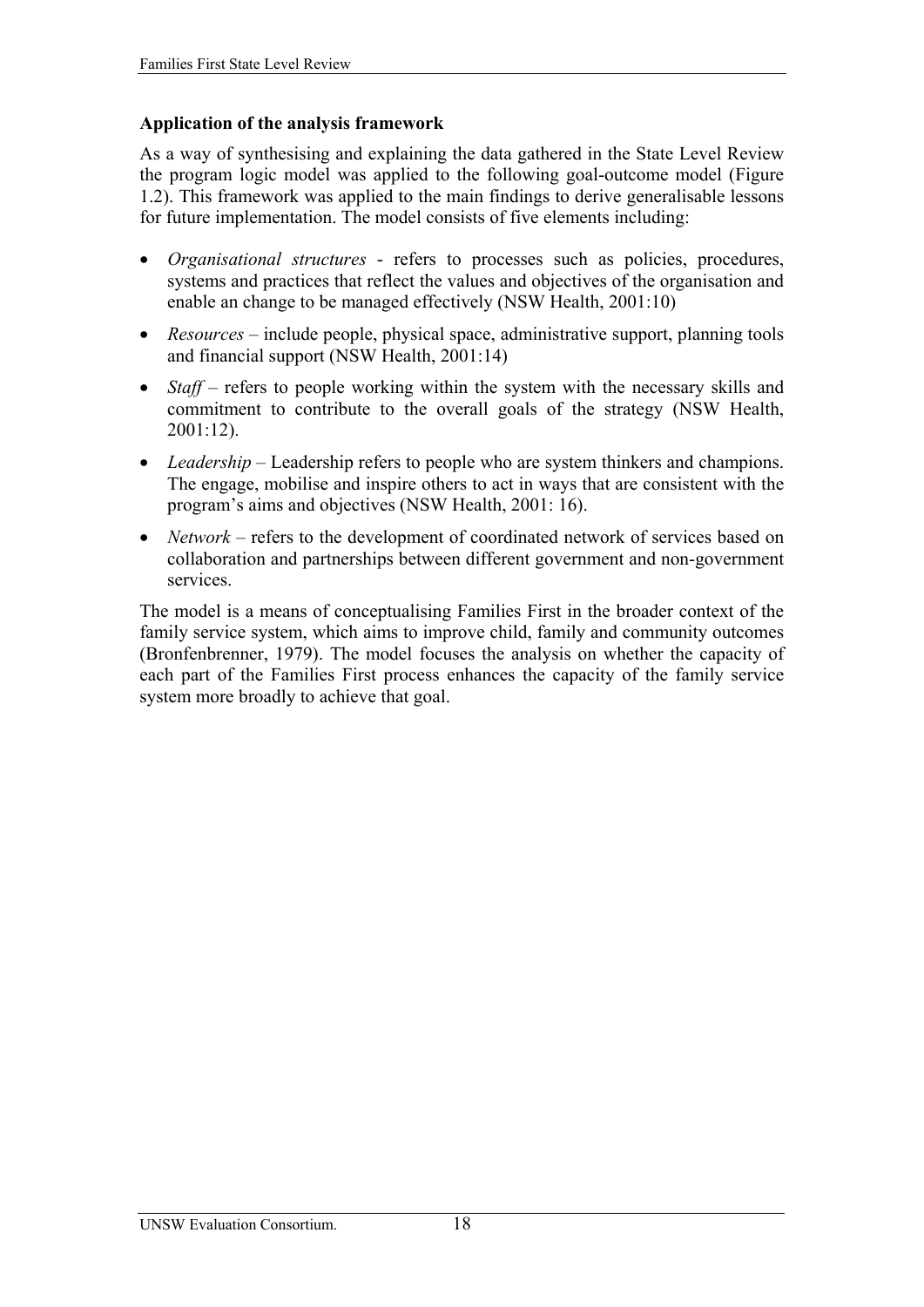

#### <span id="page-24-0"></span>**Figure A.2: Conceptual Approach to the Analysis - Goal-outcomes Model**

Source: Harris, 2003

Notes: FOA 1: Supporting parents who are expecting or caring for a new baby

FOA 2: Supporting families who are caring for infants or small child

FAO 3: Supporting families who need extra support

FOA 4: Strengthening the connection between families and communities

### **Methodology**

The data collection methods for the State Level Review consisted of two components:

- Document review
- In-depth interviews.

The fieldwork for the State Level Review was conducted in January and February 2004. In total 21 participated in the fieldwork.

### *Interviews*

Representatives from each of the five human services agencies involved in Families First participated in the interviews. Each was involved in Families First through membership of the HOG or the SAG or as Director-General of the department. In addition individual or group interviews were conducted with other key personnel, including members of the SAG not attached to a department, and staff within the Cabinet Office, including Project Officers who had been involved with Families First since its introduction. The topics investigated in the interviews included:

Strategies developed to facilitate the implementation of Families First;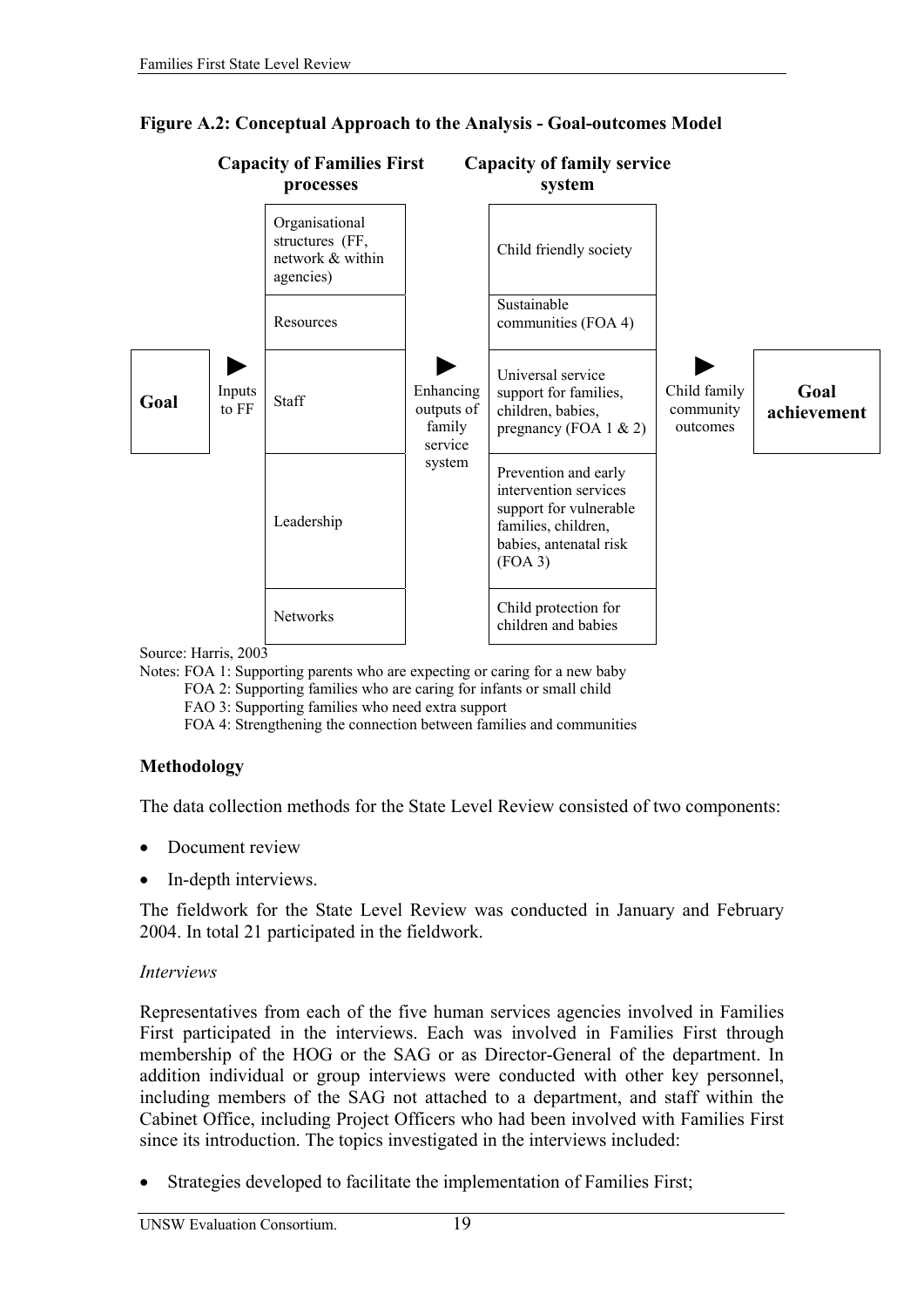- Processes designed to foster inter-organisational relationships and their effectiveness at a central and regional level;
- Relations between central and regional implementation processes;
- Barriers to the implementation process;
- Factors that facilitated the implementation process; and
- Future directions.